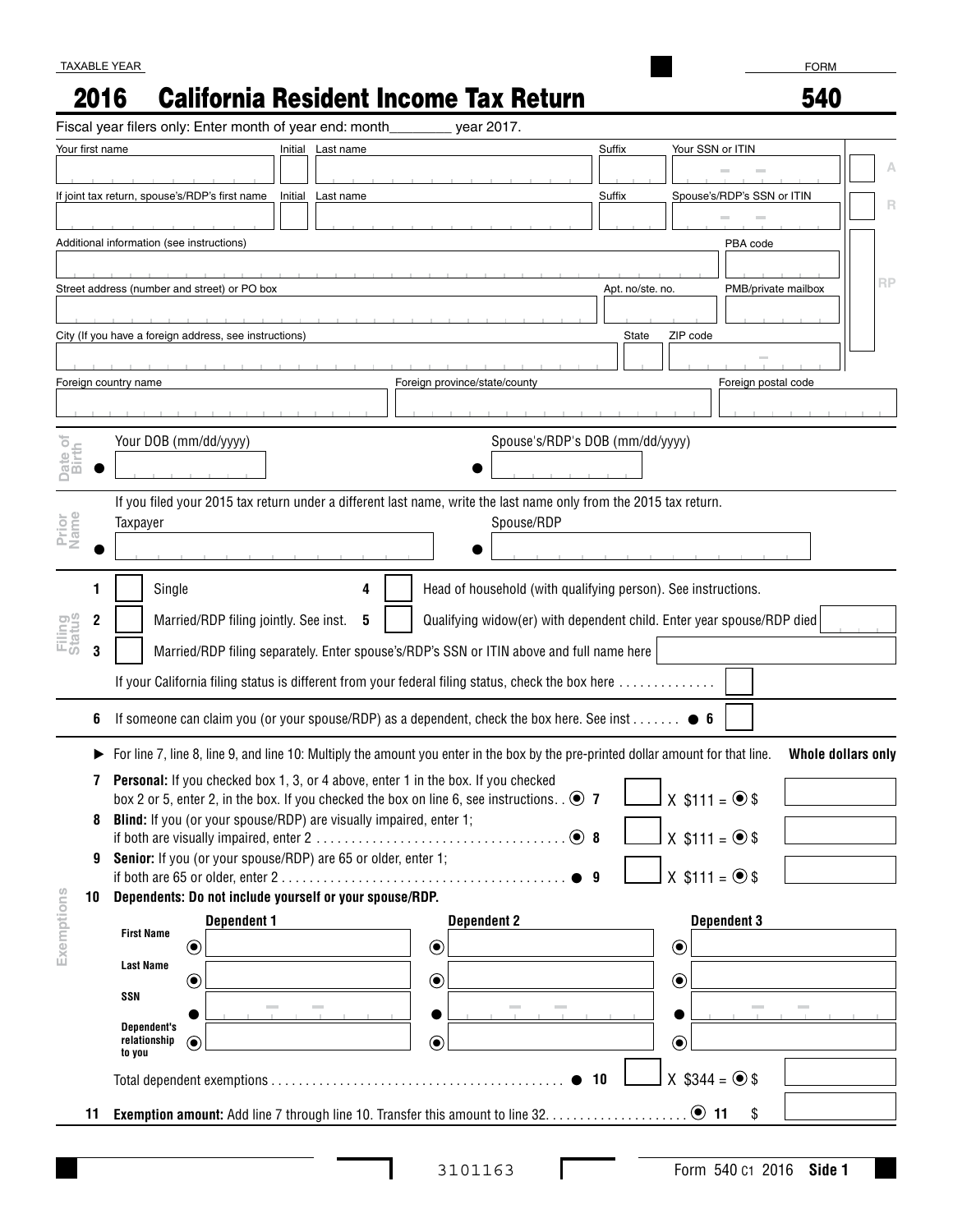|                | Your name: | Your SSN or ITIN:                                                                                                                                                                                                                                                                                                                                                                       |  |  |  |  |  |
|----------------|------------|-----------------------------------------------------------------------------------------------------------------------------------------------------------------------------------------------------------------------------------------------------------------------------------------------------------------------------------------------------------------------------------------|--|--|--|--|--|
|                | 12         | lool                                                                                                                                                                                                                                                                                                                                                                                    |  |  |  |  |  |
|                | 13         | 00                                                                                                                                                                                                                                                                                                                                                                                      |  |  |  |  |  |
|                | 14         | 00 <br>California adjustments – subtractions. Enter the amount from Schedule CA (540), line 37, column B $\bullet$ 14                                                                                                                                                                                                                                                                   |  |  |  |  |  |
|                | 15         | 00 <br>Subtract line 14 from line 13. If less than zero, enter the result in parentheses. See instructions<br>15                                                                                                                                                                                                                                                                        |  |  |  |  |  |
| Taxable Income | 16         | 00 <br>California adjustments – additions. Enter the amount from Schedule CA (540), line 37, column C $\bullet$ 16                                                                                                                                                                                                                                                                      |  |  |  |  |  |
|                | 17         | 00                                                                                                                                                                                                                                                                                                                                                                                      |  |  |  |  |  |
|                | 18         | Enter the $\blacksquare$<br>Your California itemized deductions from Schedule CA (540), line 44; OR<br>Your California standard deduction shown below for your filing status:<br>larger of<br>• Married/RDP filing jointly, Head of household, or Qualifying widow(er) \$8,258<br>If Married/RDP filing separately or the box on line 6 is checked, STOP. See instructions. ● 18<br> 00 |  |  |  |  |  |
|                | 19         | 00                                                                                                                                                                                                                                                                                                                                                                                      |  |  |  |  |  |
|                | 31         | <b>Tax Table</b><br>Tax Rate Schedule<br>Tax. Check the box if from:<br> 00                                                                                                                                                                                                                                                                                                             |  |  |  |  |  |
| TaX            | 32         | FTB 3800<br>Exemption credits. Enter the amount from line 11. If your federal AGI is more than \$182,459,<br>$\odot$ 32<br> 00                                                                                                                                                                                                                                                          |  |  |  |  |  |
|                | 33         | 00                                                                                                                                                                                                                                                                                                                                                                                      |  |  |  |  |  |
|                | 34         | 00 <br>$S$ chedule G-1 $\bullet$ $\Box$ FTB 5870A<br>$\bullet$ 34<br>Tax. See instructions. Check the box if from: $\bullet$                                                                                                                                                                                                                                                            |  |  |  |  |  |
|                | 35         | 00                                                                                                                                                                                                                                                                                                                                                                                      |  |  |  |  |  |
|                |            | 00                                                                                                                                                                                                                                                                                                                                                                                      |  |  |  |  |  |
|                | 40         | 00                                                                                                                                                                                                                                                                                                                                                                                      |  |  |  |  |  |
| dits           | 43         | Enter credit name<br>and amount $\ldots$ $\bullet$ 43<br>code                                                                                                                                                                                                                                                                                                                           |  |  |  |  |  |
|                | 44         | 00 <br>Enter credit name<br>$\Box$ code<br>$\Box$ and amount $\ldots$                                                                                                                                                                                                                                                                                                                   |  |  |  |  |  |
| Special Cre    | 45         | 00                                                                                                                                                                                                                                                                                                                                                                                      |  |  |  |  |  |
|                | 46         | 00                                                                                                                                                                                                                                                                                                                                                                                      |  |  |  |  |  |
|                | 47         | 00                                                                                                                                                                                                                                                                                                                                                                                      |  |  |  |  |  |
|                | 48         | 00                                                                                                                                                                                                                                                                                                                                                                                      |  |  |  |  |  |
|                | 61         | 00                                                                                                                                                                                                                                                                                                                                                                                      |  |  |  |  |  |
| Other Taxes    | 62         | 00                                                                                                                                                                                                                                                                                                                                                                                      |  |  |  |  |  |
|                | 63         | 00                                                                                                                                                                                                                                                                                                                                                                                      |  |  |  |  |  |
|                | 64         | 00                                                                                                                                                                                                                                                                                                                                                                                      |  |  |  |  |  |
|                |            |                                                                                                                                                                                                                                                                                                                                                                                         |  |  |  |  |  |

 $\Gamma$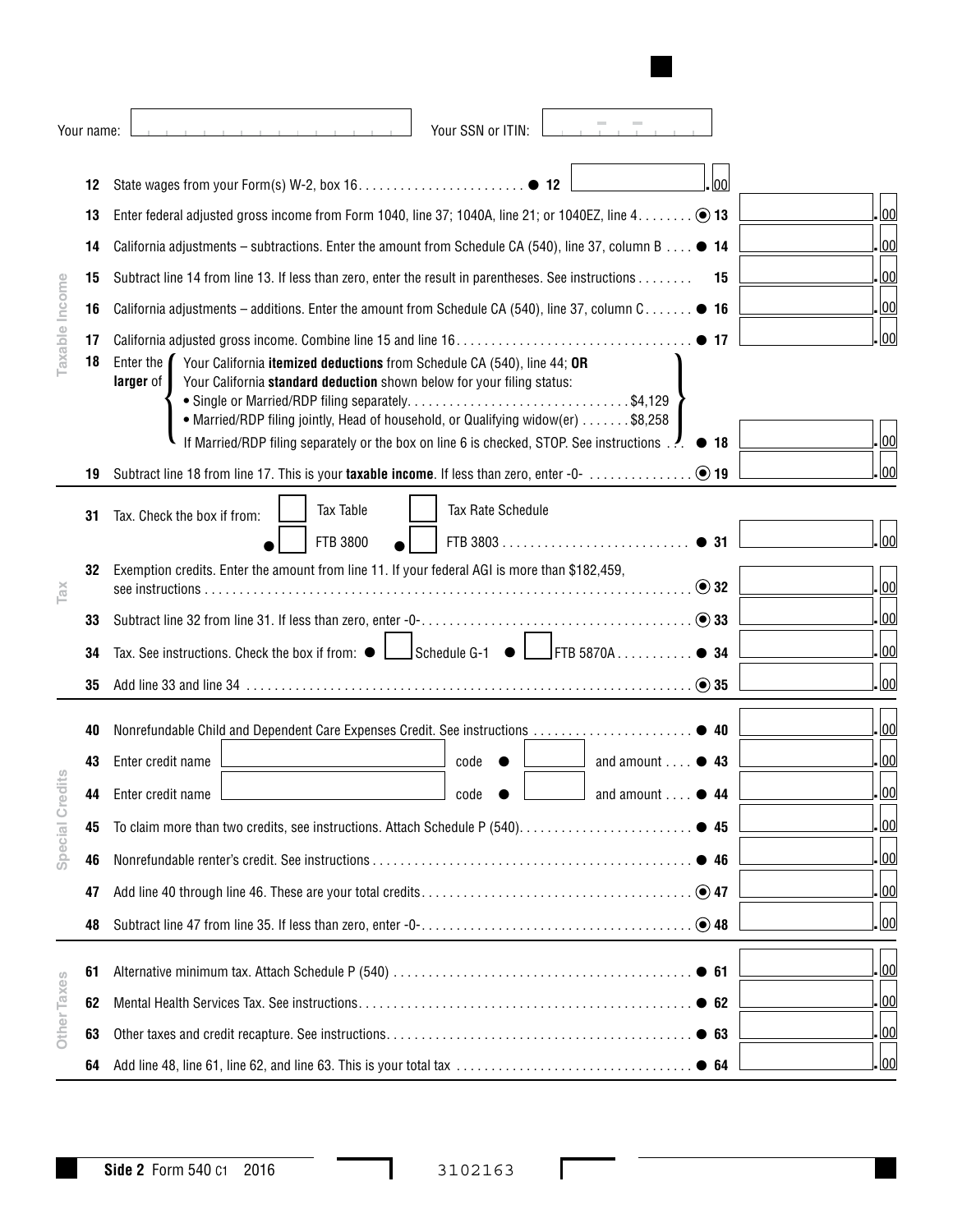|                      | Your name:                       | Your SSN or ITIN:<br>the contract of the contract of the contract of                    |
|----------------------|----------------------------------|-----------------------------------------------------------------------------------------|
| Payments             | 71<br>72<br>73<br>74<br>75       | lool.<br>$\bullet$ 71<br>- 00<br><u>. lool</u><br><u>. lool</u><br>- 00<br>$\bullet$ 75 |
|                      | 76                               | . lool                                                                                  |
| <b>J</b><br>Pax      | 91                               | lool                                                                                    |
| Overpaid Tax/Tax Due | 92<br>93<br>94<br>95<br>96<br>97 | <u>lool</u><br>$\log$<br>. 00<br><u>. lool</u><br>. 00<br>. lool                        |

# This space reserved for 2D barcode

This space reserved for 2D barcode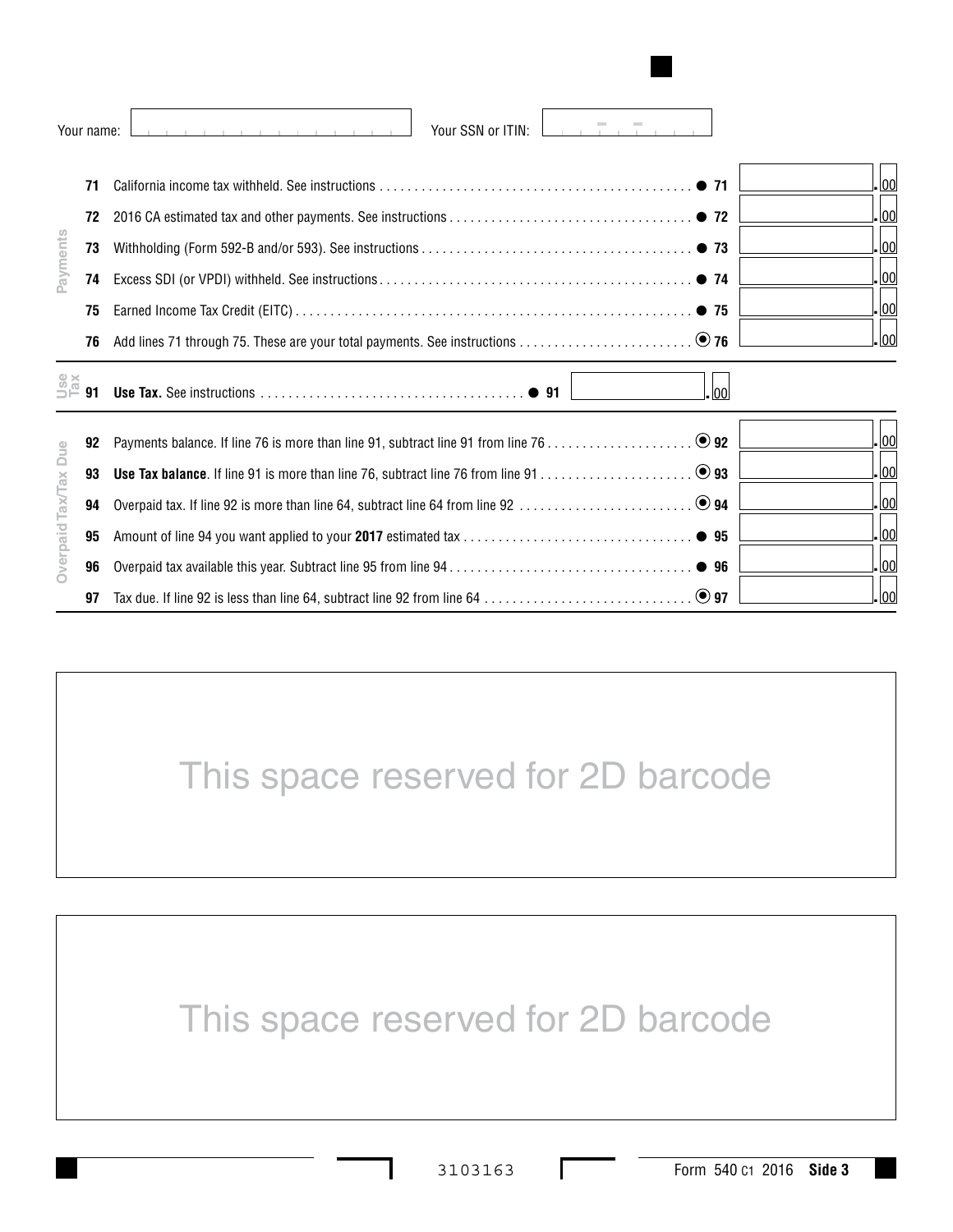Your name:  $\boxed{\phantom{a} \phantom{a}}$  Your SSN or ITIN:

 $\pm$  .  $\tau$  =  $\tau$ 

|  |                 | <b>Code Amount</b> |
|--|-----------------|--------------------|
|  |                 | 00                 |
|  |                 | 00                 |
|  |                 | 00                 |
|  |                 | 00                 |
|  |                 | 00                 |
|  |                 | 00                 |
|  |                 | 00                 |
|  |                 | 00                 |
|  |                 | 00                 |
|  |                 |                    |
|  |                 | 00                 |
|  |                 | 00                 |
|  |                 | 00                 |
|  |                 | 00                 |
|  |                 | 00                 |
|  |                 | 00                 |
|  |                 | 00                 |
|  | • 433           | <u>. lool</u>      |
|  | • 434           | 00                 |
|  | $. \bullet$ 435 | 00                 |
|  |                 | 00                 |

 $\Gamma$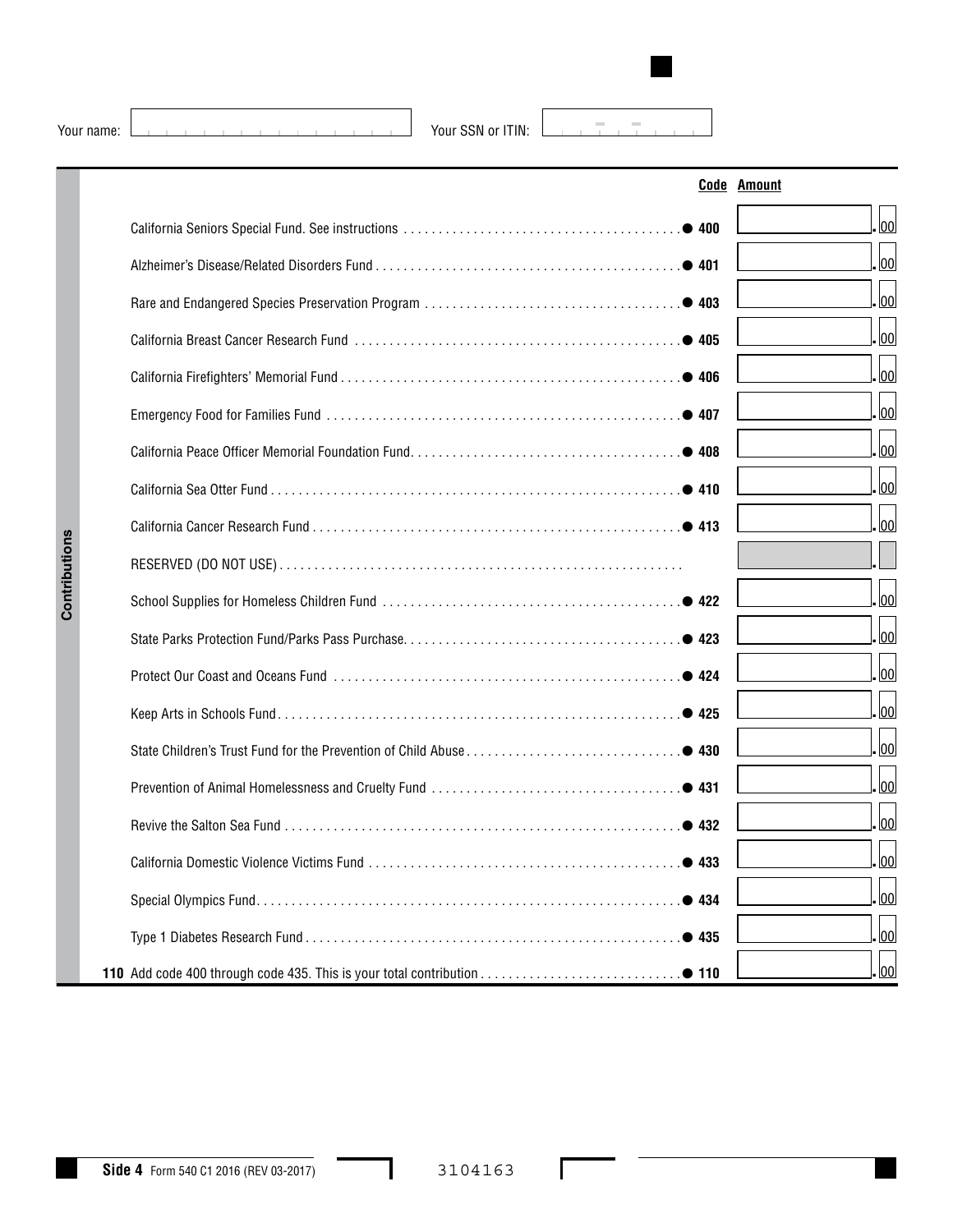|                                                                             | Your name:     |                                         |                                                      |                                                                                    | Your SSN or ITIN:                                                                                                                    |                          |                                                                                                                                                                                                                                                                                                                                                                                                        |
|-----------------------------------------------------------------------------|----------------|-----------------------------------------|------------------------------------------------------|------------------------------------------------------------------------------------|--------------------------------------------------------------------------------------------------------------------------------------|--------------------------|--------------------------------------------------------------------------------------------------------------------------------------------------------------------------------------------------------------------------------------------------------------------------------------------------------------------------------------------------------------------------------------------------------|
| Amount<br>You Owe                                                           |                |                                         | Mail to: <b>FRANCHISE TAX BOARD</b><br>PO BOX 942867 | Pay online $-$ Go to ftb.ca.gov for more information.                              | 111 AMOUNT YOU OWE. If you do not have an amount on line 96, add line 93, line 97, and line 110. See instructions. Do not send cash. | $\bullet$ 111            | lool                                                                                                                                                                                                                                                                                                                                                                                                   |
|                                                                             |                |                                         |                                                      |                                                                                    |                                                                                                                                      |                          | 00 <br>112                                                                                                                                                                                                                                                                                                                                                                                             |
| nterest and                                                                 |                |                                         |                                                      | 113 Underpayment of estimated tax. Check the box: $\bullet$                        | FTB 5805 attached                                                                                                                    | FTB 5805F attached • 113 | 00                                                                                                                                                                                                                                                                                                                                                                                                     |
|                                                                             |                |                                         |                                                      |                                                                                    |                                                                                                                                      |                          | 00                                                                                                                                                                                                                                                                                                                                                                                                     |
|                                                                             |                | Mail to:                                | <b>FRANCHISE TAX BOARD</b><br>PO BOX 942840          |                                                                                    | 115 REFUND OR NO AMOUNT DUE. Subtract the sum of line 110, line 112 and line 113 from line 96. See instructions.                     | $\bullet$ 115            | 100                                                                                                                                                                                                                                                                                                                                                                                                    |
| Refund and Direct Deposit                                                   |                |                                         |                                                      | Have you verified the routing and account numbers? Use whole dollars only.<br>Type | All or the following amount of my refund (line 115) is authorized for direct deposit into the account shown below:                   |                          | Fill in the information to authorize direct deposit of your refund into one or two accounts. Do not attach a voided check or a deposit slip. See instructions.                                                                                                                                                                                                                                         |
|                                                                             |                | Routing number                          |                                                      | Checking                                                                           | • Account number                                                                                                                     |                          | • 116 Direct deposit amount<br> 00                                                                                                                                                                                                                                                                                                                                                                     |
|                                                                             |                | Routing number                          |                                                      | Savings<br>$\bullet$ Type<br>Checking                                              | The remaining amount of my refund (line 115) is authorized for direct deposit into the account shown below:<br>• Account number      |                          | • 117 Direct deposit amount                                                                                                                                                                                                                                                                                                                                                                            |
|                                                                             |                |                                         |                                                      | Savings                                                                            |                                                                                                                                      |                          | lool                                                                                                                                                                                                                                                                                                                                                                                                   |
|                                                                             |                |                                         |                                                      |                                                                                    | IMPORTANT: See the instructions to find out if you should attach a copy of your complete federal tax return.                         |                          |                                                                                                                                                                                                                                                                                                                                                                                                        |
|                                                                             | Your signature |                                         |                                                      |                                                                                    | accompanying schedules and statements, and to the best of my knowledge and belief, it is true, correct, and complete.<br>Date        |                          | To learn about your privacy rights, how we may use your information, and the consequences for not providing the requested information, go to ftb.ca.gov and<br>search for privacy notice. To request this notice by mail, call 800.852.5711. Under penalties of perjury, I declare that I have examined this tax return, including<br>Spouse's/RDP's signature (if a joint tax return, both must sign) |
|                                                                             | <b>Sign</b>    |                                         |                                                      | Vour email address. Enter only one email address.                                  |                                                                                                                                      |                          | ● Preferred phone number                                                                                                                                                                                                                                                                                                                                                                               |
| <b>Here</b><br>It is unlawful<br>to forge a<br>spouse's/RDP's<br>signature. |                |                                         |                                                      |                                                                                    | Paid preparer's signature (declaration of preparer is based on all information of which preparer has any knowledge)                  |                          |                                                                                                                                                                                                                                                                                                                                                                                                        |
|                                                                             |                |                                         |                                                      | Firm's name (or yours, if self-employed)                                           |                                                                                                                                      |                          | $\bullet$ PTIN                                                                                                                                                                                                                                                                                                                                                                                         |
|                                                                             |                | Joint tax return?<br>(See instructions) | Firm's address                                       |                                                                                    |                                                                                                                                      |                          | $\bullet$ Fein                                                                                                                                                                                                                                                                                                                                                                                         |
|                                                                             |                |                                         |                                                      | Print Third Party Designee's Name                                                  | Do you want to allow another person to discuss this tax return with us? See instructions.                                            |                          | No<br>Yes<br>Telephone Number                                                                                                                                                                                                                                                                                                                                                                          |
|                                                                             |                |                                         |                                                      |                                                                                    |                                                                                                                                      |                          |                                                                                                                                                                                                                                                                                                                                                                                                        |

Г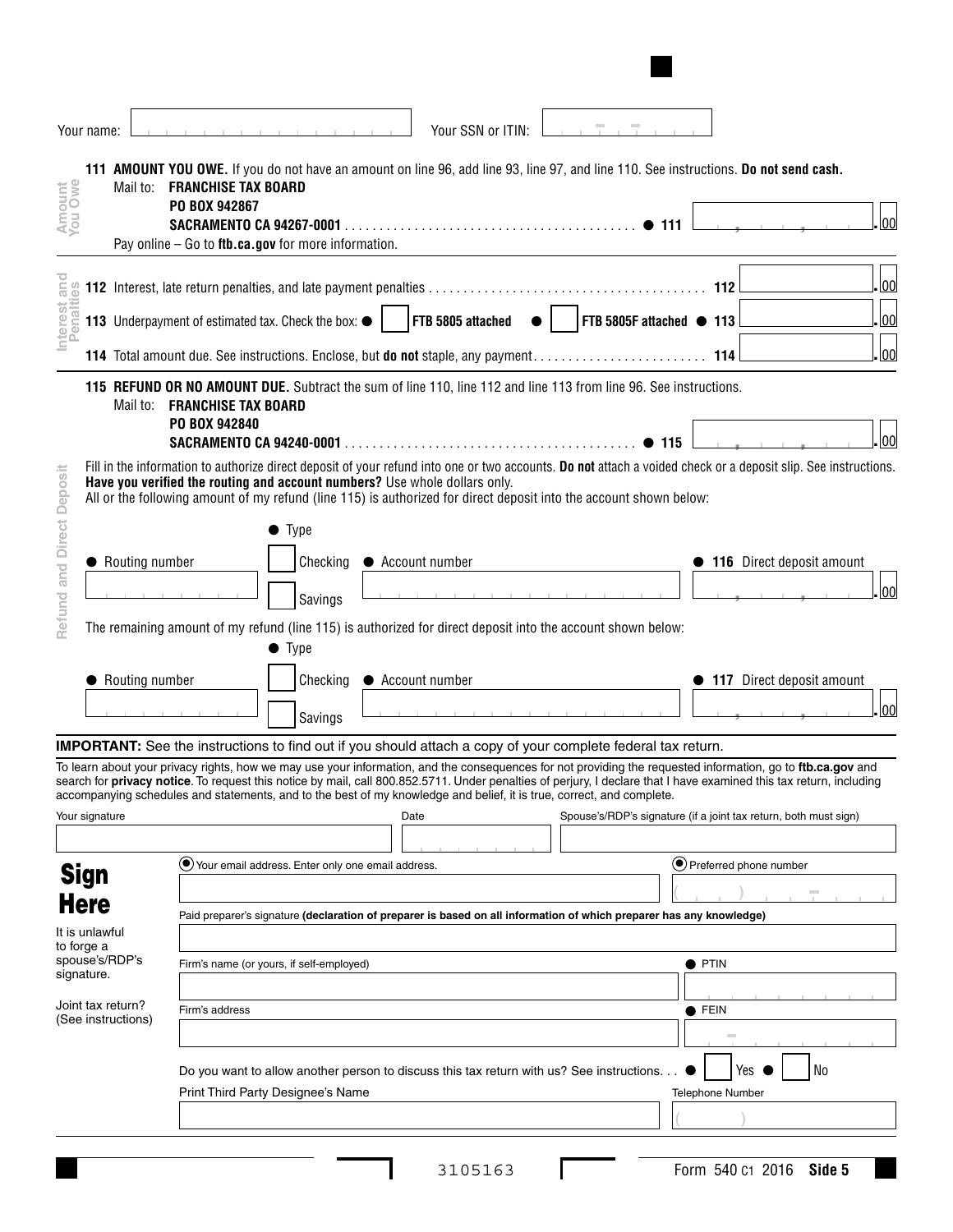# 2016 Instructions for Form 540 — California Resident Income Tax Return

References in these instructions are to the Internal Revenue Code (IRC) as of **January 1, 2015**, and the California Revenue and Taxation Code (R&TC).

# Before You Begin

Complete your federal income tax return (Form 1040, Form 1040A, or Form 1040EZ) before you begin your California Form 540. Use information from your federal income tax return to complete your Form 540. Complete and mail Form 540 by April 18, 2017. Due to the federal Emancipation Day holiday observed on April 17, 2017, tax returns filed and payments mailed or submitted on April 18, 2017, will be considered timely. If unable to mail your tax return by this date, see page 2.



**Tip** You may qualify for the federal earned income credit. See page 2 for more information.

**Note:** The lines on Form 540 are numbered with gaps in the line number sequence. For example, lines 20 through 30 do not appear on Form 540, so the line number that follows line 19 on Form 540 is line 31.

**Caution:** Form 540 has five sides. When filing Form 540, you must send all five sides to the Franchise Tax Board (FTB).

# Filling in Your Tax Return

- Use black or blue ink on the tax return you send to the FTB.
- Enter your social security number(s) or individual taxpayer identification number(s) at the top of Form 540, Side 1.
- Print numbers and CAPITAL LETTERS between the combed lines. Be sure to line up dollar amounts.
- If you do not have an entry for a line, leave it blank unless the instructions for a line specifically tell you to enter -0-. **Do not** enter a dash, or the word "NONE."

# Name(s) and Address

Print your first name, middle initial, last name, and street address in the spaces provided at the top of the form.

#### **Suffix**

Use the Suffix field for generational name suffixes such as "SR", "JR", "III", "IV". Do not enter academic, professional, or honorary suffixes.

#### **Additional Information**

Use the Additional Information field for "In-Care-Of" name and other supplemental address information only.

#### **Foreign Address**

If you have a foreign address, follow the country's practice for entering the city, county, province, state, country, and postal code, as applicable, in the appropriate boxes. **Do not** abbreviate the country name.

#### **Principal Business Activity (PBA) Code**

For federal Schedule C (Form 1040), Profit or Loss From Business (Sole Proprietorship) business filers, enter the numeric PBA code from federal Schedule C (Form 1040), line B.

#### **Date of Birth (DOB)**

Enter your DOBs (mm/dd/yyyy) in the spaces provided. If your filing status is married/RDP filing jointly or married/RDP filing separately, enter the DOBs in the same order as the names.

#### **Prior Name**

If you or your spouse/RDP filed your 2015 tax return under a different last name, write the last name **only** from the 2015 tax return.

# Social Security Number (SSN) or Individual Taxpayer Identification Number (ITIN)

Enter your SSN in the spaces provided. If filing a joint tax return, enter the SSNs in the same order as the names.

If you do not have an SSN because you are a nonresident or resident alien for federal tax purposes, and the Internal Revenue Service (IRS) issued you an ITIN, enter the ITIN in the space for the SSN. An ITIN is a tax processing number issued by the IRS to foreign nationals and others who have a federal tax filing requirement and do not qualify for an SSN. It is a nine-digit number that always starts with the number 9.

# Filing Status

## **Line 1 through Line 5 – Filing Status**

Check only one box for line 1 through line 5. Enter the required additional information if you checked the box on line 3 or line 5. For filing status requirements, see page 3.

Use the same filing status for California that you used for your federal income tax return.

**Exception:** If you file a joint tax return for federal, you may file separately for California if either spouse was:

- An active member of the United States armed forces or any auxiliary military branch during 2016.
- A nonresident for the entire year and had no income from California sources during 2016.

**Caution – Community Property States:** If the spouse earning the California source income is domiciled in a community property state, community income will be split equally between the spouses. Both spouses will have California source income and they will not qualify for the nonresident spouse exception.

If you had no federal filing requirement, use the same filing status for California you would have used to file a federal income tax return.

Registered domestic partners (RDPs) who file single for federal **must file** married/RDP filing jointly or married/RDP filing separately for California. If you are an RDP and file head of household for federal purposes, you may file head of household for California purposes only if you meet the requirements to be considered unmarried or considered not in a domestic partnership.

If you filed a joint tax return and either you or your spouse/RDP was a nonresident for 2016, you **must file** the Long or Short Form 540NR, California Nonresident or Part-Year Resident Income Tax Return.

## Exemptions

### **Line 6 – Can be Claimed as Dependent**



Check the box on line 6 if someone else can claim you or your spouse/RDP as a dependent on their tax return, even if they chose not to.

### **Line 7 – Personal Exemptions**

Did you check the box on line 6?

- **No** Follow the instructions on line 7.
- **Yes** Ignore the instructions on line 7. Instead, enter in the box on line 7 the amount shown below for your filing status:
	- Single or married/RDP filing separately, enter -0-.
	- Head of household, enter -0-.
	- Married/RDP filing jointly and both you and your spouse/RDP can be claimed as dependents, enter -0-.
	- Married/RDP filing jointly and only one spouse/RDP can be claimed as a dependent, enter 1.

Do not claim this credit if someone else can claim you as a dependent on their tax return.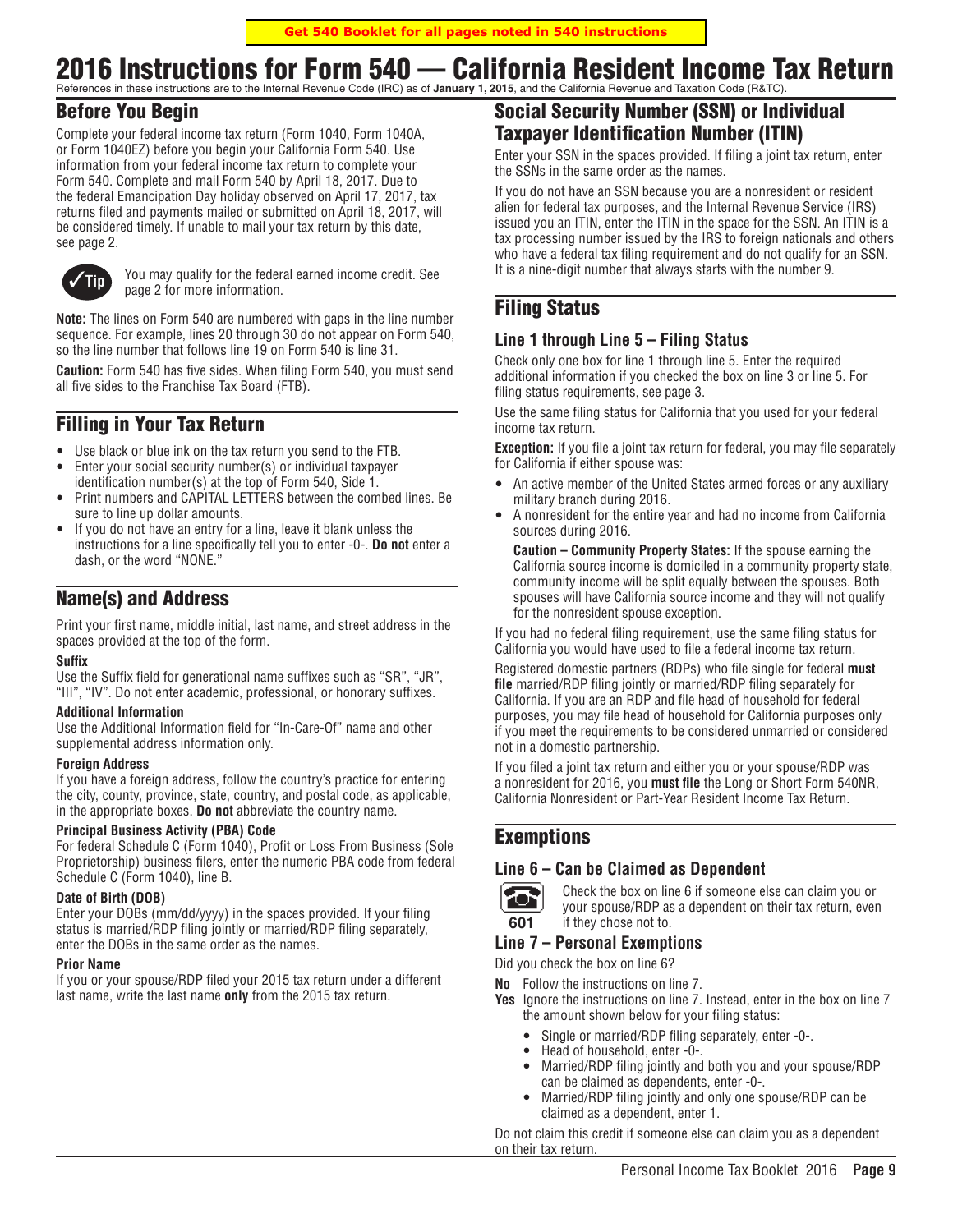## **Line 8 – Blind Exemptions**

The first year you claim this exemption credit, attach a doctor's statement to the back of Form 540 indicating you or your spouse/RDP are visually impaired. If you e-file, attach any requested forms, schedules and documents according to your software's instructions. Visually impaired means not capable of seeing better than 20/200 while wearing glasses or contact lenses, or if your field of vision is not more than 20 degrees.

Do not claim this credit if someone else can claim you as a dependent on their tax return.

## **Line 9 – Senior Exemptions**

If you were 65 years of age or older by December 31, 2016,\* you should claim an additional exemption credit on line 9. If you are married/or an RDP, each spouse/RDP 65 years of age or older should claim an additional credit. You may contribute all or part of this credit to the California Seniors Special Fund. See "Voluntary Contribution Fund Descriptions" for more information.

\*If your 65th birthday is on January 1, 2017, you are considered to be age 65 on December 31, 2016.

Do not claim this credit if someone else can claim you as a dependent on their tax return.

## **Line 10 – Dependent Exemptions**

To claim an exemption credit for each of your dependents, you must write each dependent's first and last name, SSN and relationship to you in the space provided. If you are claiming more than three dependents, attach a statement with the required dependent information to your tax return. Count the number of dependents listed and enter the total in the box on line 10. Multiply the number you entered by the pre-printed dollar amount and enter the result.

If your dependent child was born and died in 2016 and you do not have an SSN for the child, enter "Died" in the space provided for the SSN and include a copy of the child's birth certificate, death certificate, or hospital records. The document must show the child was born alive. If you e-file, attach any requested forms, schedules and documents according to your software's instructions.

### **Line 11 – Exemption Amount**

Add line 7 through line 10 and enter the total dollar amount of all exemptions for personal, blind, senior, and dependent.

# Taxable Income

Refer to your completed federal income tax return to complete this section.

### **Line 12 – State Wages**



Enter the total amount of your state wages from all states from each of your Form(s) W-2, Wage and Tax Statement. This amount appears on Form W-2, box 16.

If you received wages and do not have a Form W-2, see "Attachments to your tax return."

## **Line 13 – Federal Adjusted Gross Income (AGI) from Form 1040, line 37; 1040A, line 21; or 1040EZ, line 4**

RDPs who file a California tax return as married/RDP filing jointly and have no RDP adjustments between federal and California, combine their individual AGIs from their federal tax returns filed with the IRS. Enter the combined AGI on line 13.

RDP adjustments include but are not limited to the following:

- Transfer of property between spouses/RDPs
- Capital loss
- Transactions between spouses/RDPs
- Sale of residence
- Dependent care assistance
- Investment interest
- Qualified residence interest acquisition loan & equity loan
- Expense depreciation property limits
- Individual Retirement Account
- Interest education loan
- Rental real estate passive loss
- Rollover of publicly traded securities gain into specialized small business investment companies

RDPs filing as married/RDP filing separately, former RDPs filing separately, and RDPs with RDP adjustments will use the California RDP Adjustments Worksheet in FTB Pub. 737, Tax Information for Registered Domestic Partners, or complete a federal pro forma Form 1040. Transfer the amount from the California RDP Adjustments Worksheet, line 37, column D, or federal pro forma Form 1040, line 37, to Form 540, line 13.

## **Line 14 – California Adjustments – Subtractions [from Schedule CA (540), line 37, column B]**

If there are no differences between your federal and California income or deductions, do not file a Schedule CA (540), California Adjustments — Residents.

If there are differences between your federal and California income or deductions, complete Schedule CA (540). Follow the instructions for Schedule CA (540). Enter on line 14 the amount from Schedule CA (540), line 37, column B. If a negative amount, see Schedule CA (540), line 37 instructions.

### **Line 15 – Subtotal**

Subtract the amount on line 14 from the amount on line 13. Enter the result on line 15. If the amount on line 13 is less than zero, combine the amounts on line 13 and line 14 and enter the result in parentheses. For example: "(12,325)."

#### **Line 16 – California Adjustments – Additions [from Schedule CA (540), line 37, column C]**

If there are differences between your federal and California income or deductions, complete Schedule CA (540). Follow the instructions for Schedule CA (540). Enter on line 16 the amount from Schedule CA (540), line 37, column C. If a negative amount, see Schedule CA (540), line 37 instructions.

#### **Line 18 – California Itemized Deductions or California Standard Deduction**

Decide whether to itemize your charitable contributions, medical expenses, mortgage interest paid, taxes, etc., or take the standard deduction. Your California income tax will be less if you take the **larger** of:

- Your California itemized deductions.
- Your California standard deduction.

California itemized deductions may be limited based on federal AGI. To compute limitations, use Schedule CA (540). RDPs use your recalculated federal AGI to figure your itemized deductions.

On federal tax returns, individual taxpayers who claim the standard deduction are allowed an additional deduction for net disaster losses. For California, deductions for disaster losses are only allowed for those individual taxpayers who itemized their deductions.

If married/or an RDP and filing separate tax returns, you and your spouse/RDP must either both itemize your deductions (even if the itemized deductions of one spouse/RDP are less than the standard deduction) or both take the standard deduction.

If someone else can claim you as a dependent, you may claim the greater of the standard deduction or your itemized deductions. To figure your standard deduction, use the Form 540 – California Standard Deduction Worksheet for Dependents.

**Itemized deductions.** Figure your California itemized deductions by completing Schedule CA (540), Part II, line 38 through line 44. Enter the result on Form 540, line 18.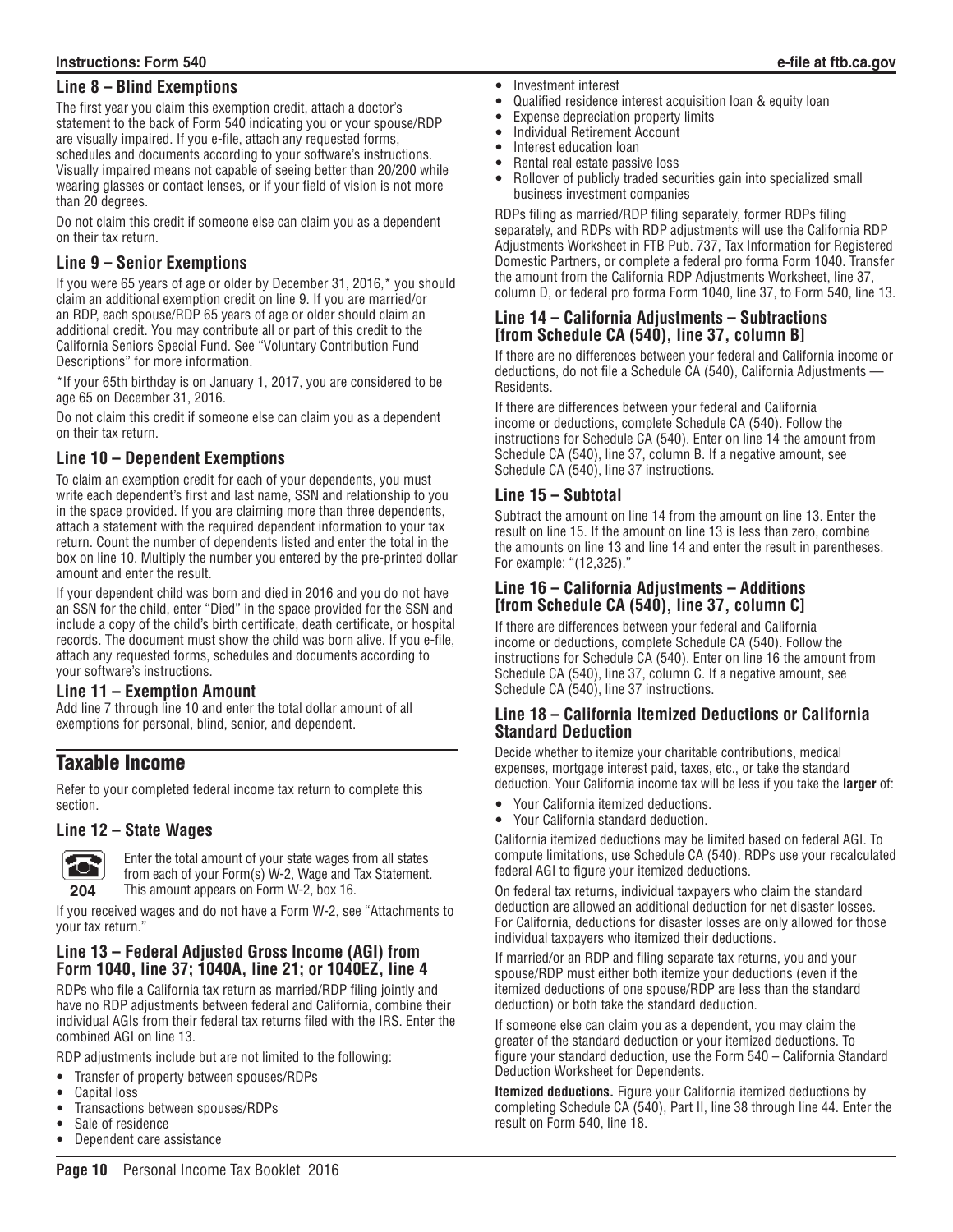If you did not itemize deductions on your federal income tax return but will itemize deductions for your Form 540, first complete federal Schedule A (Form 1040), Itemized Deductions. Then complete Schedule CA (540), Part II, line 38 through line 44. Attach both the federal Schedule A (Form 1040) and California Schedule CA (540) to the back of your tax return.

**Standard deduction.** Find your standard deduction on the California Standard Deduction Chart for Most People. If you checked the box on Form 540, line 6, use the California Standard Deduction Worksheet for Dependents.

#### **California Standard Deduction Chart for Most People** Do not use this chart if your parent, or someone else, can claim you (or your spouse/RDP) as a dependent on their tax return.

| <b>Your Filing Status</b>                                                                          | <b>Enter On Line 18</b> |
|----------------------------------------------------------------------------------------------------|-------------------------|
|                                                                                                    |                         |
| 2-Married/RDP filing jointly \$8,258                                                               |                         |
| 3 - Married/RDP filing separately \$4,129                                                          |                         |
| $4 -$ Head of household $\ldots \ldots \ldots \ldots \ldots \ldots \ldots \ldots$ \$8,258          |                         |
| $5 -$ Qualifying widow(er)\$8,258                                                                  |                         |
| The California standard deduction amounts are less than the federal<br>standard deduction amounts. |                         |

#### **California Standard Deduction Worksheet for Dependents** Use this worksheet only if your parent, or someone else, can claim you (or your spouse/RDP) as a dependent on their return. **Use whole dollars only.**

| 1. Enter your earned income from: line 1 of the<br>"Standard Deduction Worksheet for Dependents"<br>in the instructions for federal Form 1040;<br>Form 1040A; or from line A of the worksheet |  |
|-----------------------------------------------------------------------------------------------------------------------------------------------------------------------------------------------|--|
|                                                                                                                                                                                               |  |
|                                                                                                                                                                                               |  |
| 4. Enter the amount shown for your filing status<br>• Single or married/RDP filing separately,<br>• Married/RDP filing jointly, head of<br>household, or qualifying widow(er),                |  |
| 5. Standard deduction. Enter the smaller of<br>line 3 or line 4 here and on Form 540, line $185$                                                                                              |  |

## **Line 19 – Taxable Income**

**Capital Construction Fund (CCF).** If you claim a deduction on your federal Form 1040, line 43 for the contribution made to a capital construction fund set up under the Merchant Marine Act of 1936, reduce the amount you would otherwise enter on line 19 by the amount of the deduction. Next to line 19, enter "CCF" and the amount of the deduction. For details, see federal Publication 595, Capital Construction Fund for Commercial Fishermen.

# **Tax**

When figuring your tax, use the correct filing status and taxable income amount.

### **Line 31 – Tax**

To figure your tax, use one of the following methods and check the matching box on line 31:

**Tax Table.** If your taxable income on line 19 is \$100,000 or less, use the tax table beginning on page 75. Use the correct filing status column in the tax table.

- Tax Rate Schedules. If your taxable income on line 19 is over \$100,000, use the tax rate schedule for your filing status on page 80.
- **FTB 3800.** Generally, use form FTB 3800, Tax Computation for Certain Children with Investment Income, to figure the tax on a separate Form 540 for your child who was 18 and under or a student under age 24 on January 1, 2017, and who had more than \$2,100 of investment income. Attach form FTB 3800 to the child's Form 540.
- FTB 3803. If, as a parent, you elect to report your child's interest and dividend income of \$10,500 or less (but not less than \$1,050) on your tax return, complete form FTB 3803, Parents' Election to Report Child's Interest and Dividends. File a separate form FTB 3803 for each child whose income you elect to include on your Form 540. Add the amount of tax, if any, from each form FTB 3803, line 9, to the amount of your tax from the tax table or tax rate schedules and enter the result on Form 540, line 31. Attach form(s) FTB 3803 to your tax return.

To prevent possible delays in processing your tax return or refund, enter the correct tax amount on this line. To automatically figure your tax or to verify your tax calculation, use our online tax calculator. Go to **ftb.ca.gov**  and search for **tax calculator**.



**Tip** CalFile or e-file and you won't have to do the math. Go to **ftb.ca.gov** and search for **efile**.

# **Line 32 – Exemption Credits**

Exemption credits reduce your tax. If your federal adjusted gross income (AGI) on line 13 is more than the amount shown below for your filing status, your credits will be limited.

For purposes of computing limitations based upon AGI, RDPs, recalculate their AGI using a federal pro forma or California RDP Adjustments Worksheet (located in FTB Pub. 737). If your recalculated federal AGI is more than the amount shown below for your filing status, your credits will be limited.

| <b>If</b> your filing status is:                                                       | <b>Is</b> line 13 more than: |
|----------------------------------------------------------------------------------------|------------------------------|
| Single or married/RDP filing separately $\ldots \ldots \ldots \ldots \ldots$ \$182,459 |                              |
| Married/RDP filing jointly or qualifying widow(er)  \$364,923                          |                              |
|                                                                                        |                              |
|                                                                                        |                              |

**Yes** Complete the AGI Limitation Worksheet below.

|                    | Follow the instructions on Form 540, line 32.<br>No                                                                                                                                                                                              |  |
|--------------------|--------------------------------------------------------------------------------------------------------------------------------------------------------------------------------------------------------------------------------------------------|--|
|                    | <b>AGI Limitation Worksheet</b><br>Use whole dollars only.                                                                                                                                                                                       |  |
| a<br>b             | Enter the amount from line $13, \ldots, \ldots, \ldots, \ldots, \ldots, a$<br>Enter the amount for your filing status on line b:<br>• Single or married/RDP filing separately\$182,459 •<br>• Married/RDP filing jointly or<br>b                 |  |
| C<br>d             | qualifying widow(er) \$364,923<br>• Head of household\$273,692<br>Divide line c by \$2,500 (\$1,250 if married/RDP filing<br>separately). If the result is not a whole number, round it<br>to the next higher whole numberd_____                 |  |
| e<br>f             | Add the numbers from the boxes on<br>lines 7, 8, and 9 (not the dollar amounts) $\dots \dots \dots$                                                                                                                                              |  |
| g<br>h<br>i.<br>j. | Add the total <b>dollar amount</b> from lines 7, 8, and 9 h______<br>Subtract line g from line h. If zero or less, enter -0- i_____<br>Enter the number from the box on<br>line 10 (not the dollar amount) $\dots \dots \dots \dots \dots \dots$ |  |
| k<br>L<br>m<br>n   | Subtract line k from line l. If zero or less, enter $-0$ - m<br>Add line i and line m. Enter the result here and on line 32. n                                                                                                                   |  |
|                    |                                                                                                                                                                                                                                                  |  |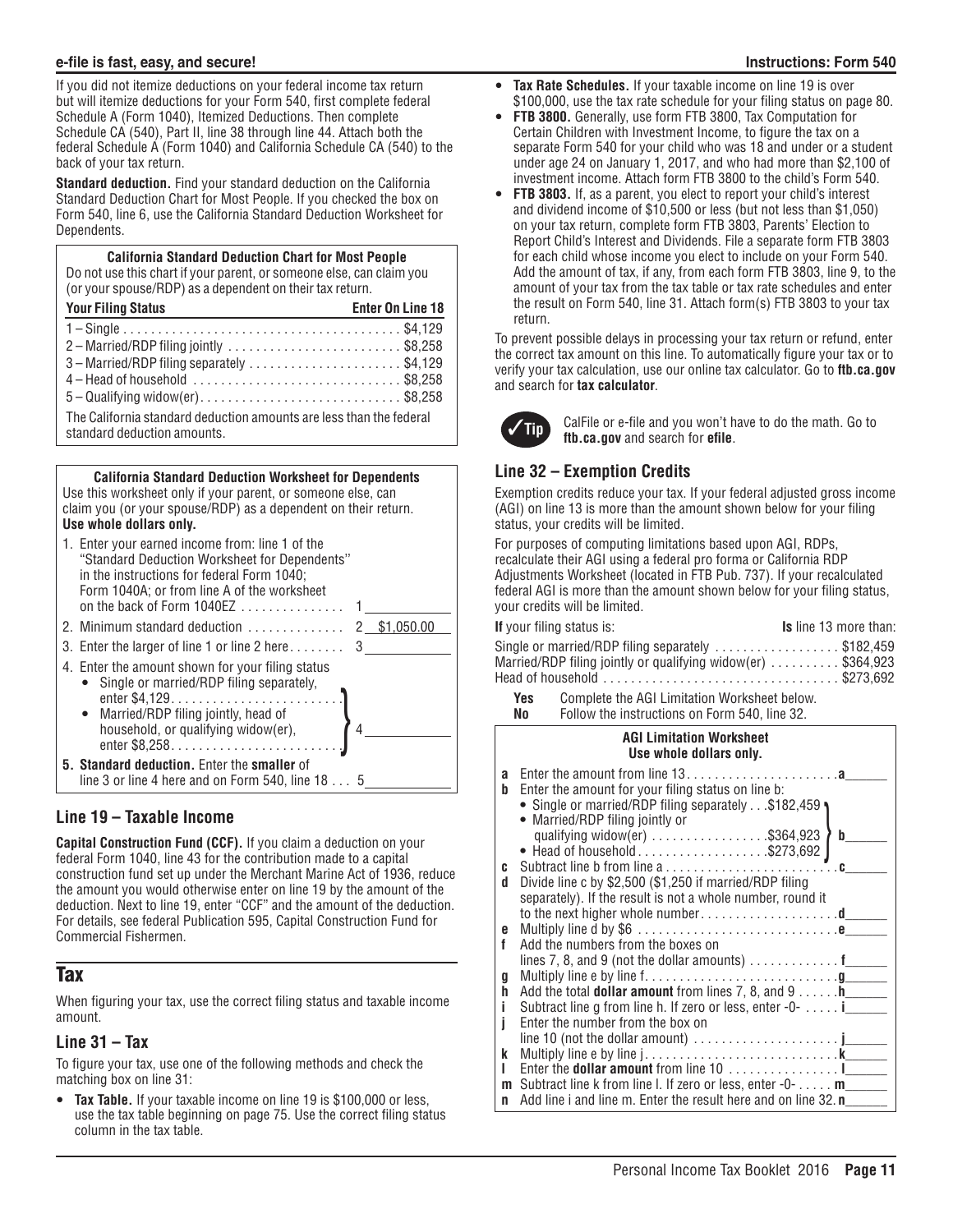## **Line 34 – Tax from Schedule G-1 and Form FTB 5870A**

If you received a qualified lump-sum distribution in 2016 and you were born before January 2, 1936, get California Schedule G-1, Tax on Lump-Sum Distributions to figure your tax by special methods that may result in less tax.

If you received accumulation distributions from foreign trusts or from certain domestic trusts, get form FTB 5870A, Tax on Accumulation Distribution of Trusts, to figure the additional tax.

To get these forms, see "Order Forms and Publications."

# Special Credits and Nonrefundable Credits

A variety of California tax credits are available to reduce your tax if you qualify. To figure and claim most special credits, you must complete a separate form or schedule and attach it to your Form 540. The Credit Chart on page 24 describes the credits and provides the name, credit code, and number of the required form or schedule. Many credits are limited to a certain percentage or a certain dollar amount. In addition, the total amount you may claim for all credits is limited by tentative minimum tax (TMT); go to Box A to see if your credits are limited.

If you are not claiming any special credits go to line 40 and line 46 to see if you qualify for the nonrefundable child and dependent care expenses credit or the nonrefundable renter's credit.

- **Box A –** Did you complete federal Schedule C, D, E, or F **and** claim or receive any of the following (**Note:** If your business gross receipts are less than \$1,000,000 from all trades or businesses, you do not have to report alternative minimum tax (AMT). For more information, see line 61 instructions.):
	- Accelerated depreciation in excess of straight-line<br>• Intangible drilling costs
	- Intangible drilling costs
	- Depletion
	- Circulation expenditures
	- Research and experimental expenditures
	- Mining exploration/development costs<br>• Amortization of pollution control faciliti
	- Amortization of pollution control facilities
	- Income/loss from tax shelter farm activities
	- Income/loss from passive activities
	- Income from long-term contracts using the percentage of completion method
	- Pass-through AMT adjustment from an estate or trust reported on Schedule K-1 (541)
	- **Yes** Complete Schedule P (540). See "Order Forms and Publications."
	- **No** Go to Box B.

**Box B –** Did you claim or receive any of the following:

- y Investment interest expense & **226**
- Income from incentive stock options in excess of the amount reported on your tax return & **225**
- Income from installment sales of certain property
- **Yes** Complete Schedule P (540). See "Order Forms and Publications."
- **No** Go to Box C.

**Box C** – If your filing status is: Is Form 540, line 17 more than: Single or head of household  $\ldots \ldots \ldots \ldots \ldots$ \$251,626 Married/RDP filing jointly or qualifying widow(er)  $\dots$  \$335,502 Married/RDP filing separately  $\dots\dots\dots\dots\dots$ \$167,749 **Yes** Complete Schedule P (540). See "Order Forms and

Publications." **No** Your credits are not limited. Go to the instructions for line 40.

#### **Line 40 – Nonrefundable Child and Dependent Care Expenses Credit**

Claim this credit if you paid someone to care for your qualifying child under the age of 13, other dependent who is physically or mentally incapable of caring for him or herself, or spouse/RDP if physically or mentally incapable of caring for him or herself. The care must be provided in California. To claim this credit, your federal AGI must be \$100,000 or less and you must complete and attach form FTB 3506, Child and Dependent Care Expenses Credit, included in this booklet.

## **Line 43 through Line 45 – Additional Special Credits**

A code identifies each credit. To claim only one or two credits, enter the credit name, code, and amount of the credit on line 43 and line 44.

To claim more than two credits, use Schedule P (540), Part III. See Schedule P (540) instructions, "How to Claim Your Credits."

**Important:** Attach Schedule P (540) and any supporting schedules or statements to your Form 540.

**Carryovers:** If you claim a credit with carryover provisions and the amount of the credit available this year exceeds your tax, carry over any excess credit to future years until the credit is used (unless the carryover period is a fixed number of years). If you claim a credit carryover for an expired credit, use form FTB 3540, Credit Carryover and Recapture Summary, to figure the amount of the credit. Otherwise, enter the amount of the credit on Schedule P (540), Part III, and **do not** attach form FTB 3540.

## **Credit for Joint Custody Head of Household — Code 170**

You may **not** claim this credit if you used the married/RDP filing jointly, head of household, or qualifying widow(er) filing status.

Claim the credit if unmarried and not an RDP at the end of 2016 (or if married/or an RDP, you lived apart from your spouse/RDP for all of 2016 and you used the married/RDP filing separately filing status); and if you furnished more than one-half the household expenses for your home that also served as the main home of your child, step-child, or grandchild for at least 146 days but not more than 219 days of the taxable year. If the child is married/or an RDP, you must be entitled to claim a dependent exemption credit for the child.

Also, the custody arrangement for the child must be part of a decree of dissolution or legal separation or part of a written agreement between the parents where the proceedings have been initiated, but a decree of dissolution or legal separation has not yet been issued.

Use the worksheet below to figure the Joint Custody Head of Household credit **using whole dollars only**.

1. Enter the amount from Form 540, line  $35... \ldots 1$ 2. Credit percentage — 30% . . 2 x .30 3. Credit amount. Multiply line 1 by line 2. Enter the result or \$440, whichever is less  $\dots \dots$  3

If you qualify for the Credit for Joint Custody Head of Household and the Credit for Dependent Parent, claim only one credit. Select the credit that allows the maximum benefit.

# **Credit for Dependent Parent — Code 173**

You may **not** claim the Credit for Dependent Parent if you used the single, head of household, qualifying widow(er), or married/RDP filing jointly filing status.

Claim this credit only if all of the following apply:

- You were married/or an RDP at the end of 2016 and you used the married/RDP filing separately filing status.
- y Your spouse/RDP was not a member of your household during the last six months of the year.
- You furnished over one-half the household expenses for your dependent mother's or father's home, whether or not she or he lived in your home.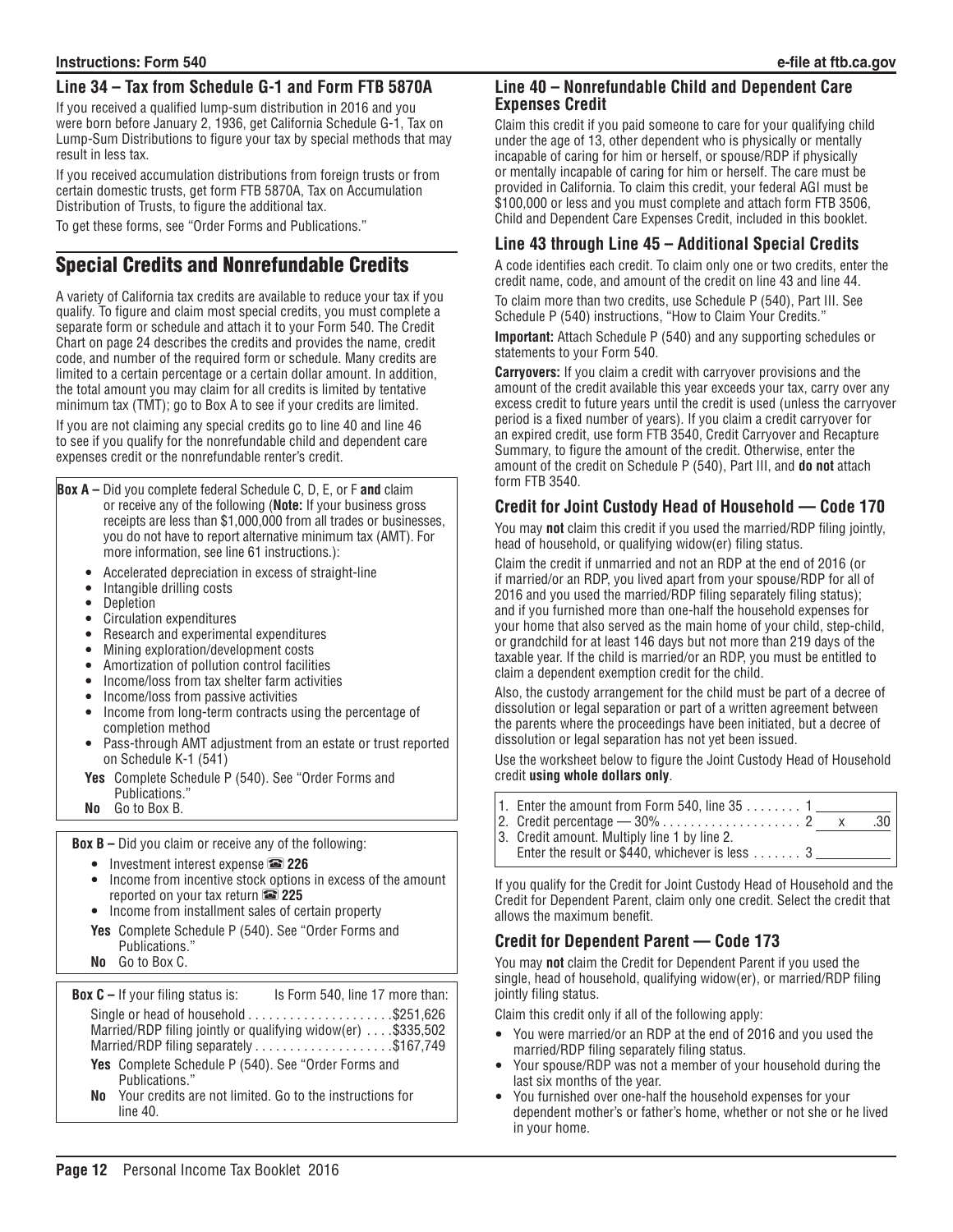To figure the amount of this credit, use the worksheet for the Credit for Joint Custody Head of Household. If you qualify for the Credit for Joint Custody Head of Household and the Credit for Dependent Parent, claim only one. Select the credit that will allow the maximum benefit.

### **Credit for Senior Head of Household — Code 163**

You may claim this credit if you:

- Were 65 years of age or older on December 31, 2016.\*
- Qualified as a head of household in 2014 or 2015 by providing a household for a qualifying individual who died during 2014 or 2015.
- Did not have AGI over \$71,370 for 2016.

\* If your 65th birthday is on January 1, 2017, you are considered to be age 65 on December 31, 2016.

If you meet all the conditions listed above, you do not need to qualify to use the head of household filing status for 2016 in order to claim this credit.

Use this worksheet to figure this credit **using whole dollars only**.

|                                              | - 02 |
|----------------------------------------------|------|
| 3. Credit amount. Multiply line 1 by line 2. |      |
|                                              |      |

# **Credit for Child Adoption Costs — Code 197**

For the year in which an adoption decree or an order of adoption is entered (e.g., adoption is final), claim a credit for 50% of the cost of adopting a child who was **both**:

- A citizen or legal resident of the United States.
- In the **custody** of a California public agency or a California political subdivision.

Treat a prior unsuccessful attempt to adopt a child (even when the costs were incurred in a prior year) and a later successful adoption of a different child as one effort when computing the cost of adopting the child. Include the following costs if directly related to the adoption process:

- Fees for Department of Social Services or a licensed adoption agency.
- Medical expenses not reimbursed by insurance.
- Travel expenses for the adoptive family.

#### **Note:**

- This credit does not apply when a child is adopted from another country or another state, or was not in the custody of a California public agency or a California political subdivision.
- Any deduction for the expenses used to claim this credit must be reduced by the amount of the child adoption costs credit claimed.

Use the worksheet below to figure this credit **using whole dollars only**. If more than one adoption qualifies for this credit, complete a separate worksheet for each adoption. The maximum credit is limited to \$2,500 per minor child.

| 1. Enter qualifying costs for the child $\ldots \ldots \ldots \ldots 1$ | .50 |
|-------------------------------------------------------------------------|-----|
| 3. Credit amount. Multiply line 1 by line 2.                            |     |
|                                                                         |     |

Your allowable credit is limited to \$2,500 for 2016. Carry over the excess credit to future years until the credit is used.

### **Line 46 – Nonrefundable Renter's Credit**

If you paid rent for at least six months in 2016 on your principal residence located in California you may qualify to claim the nonrefundable renter's credit which may reduce your tax. Complete the qualification record on page 21.

#### **Line 48**

Subtract the amount on line 47 from the amount on line 35. Enter the result on line 48. If the amount on line 47 is more than the amount on line 35, enter -0-.

# Other Taxes

Attach the specific form or statement required for each item below.

### **Line 61 – Alternative Minimum Tax (AMT)**

If you claim certain types of deductions, exclusions, and credits, you may owe AMT if your total income is more than:

- \$89,467 married/RDP filing jointly or qualifying widow(er)
- \$67,101 single or head of household
- \$44,732 married/RDP filing separately

A child under age 19 or a student under age 24 may owe AMT if the sum of the amount on line 19 (taxable income) and any preference items listed on Schedule P (540) and included on the return is more than the sum of \$7,400 and the child's earned income.

AMT income does not include income, adjustments, and items of tax preference related to any trade or business of a qualified taxpayer who has gross receipts, less returns and allowances, during the taxable year of less than \$1,000,000 from **all** trades or businesses.

Get Schedule P (540) for more information. See "Order Forms and Publications."

### **Line 62 – Mental Health Services Tax**

If your taxable income is more than \$1,000,000, compute the Mental Health Services Tax **using whole dollars only**:

| 1. Taxable income from line $19, \ldots, \ldots, \ldots, 1$ |  |  |
|-------------------------------------------------------------|--|--|
|                                                             |  |  |
|                                                             |  |  |
|                                                             |  |  |
| 5. Mental Health Services Tax - Multiply line 3 by          |  |  |
| line 4. Enter this amount here and on line $62, \ldots, 5$  |  |  |

## **Line 63 – Other Taxes and Credit Recapture**

If you received an early distribution of a qualified retirement plan and were required to report additional tax on your federal tax return, you may also be required to report additional tax on your California tax return. Get form FTB 3805P, Additional Taxes on Qualified Plans (including IRAs) and Other Tax-Favored Accounts. If required to report additional tax, report it on line 63 and write "FTB 3805P" to the left of the amount.

California conforms to federal law for income received under IRC Section 409A on a nonqualified deferred compensation (NQDC) plan and discounted stock options and stock appreciation rights. Income received under IRC Section 409A is subject to an additional 5% tax of the amount required to be included in income plus interest. Include the additional tax, if any, on line 63. Write "NQDC" on the dotted line to the left of the amount.

If you owe interest on deferred tax from installment obligations, include the additional tax, if any, in the amount you enter on line 63. Write "IRC Section 453A interest" and the amount on the dotted line to the left of the amount on line 63.

If you used form(s):

- FTB 3540, Credit Carryover and Recapture Summary
- FTB 3554, New Employment Credit
- FTB 3805Z, Enterprise Zone Deduction and Credit Summary
- FTB 3807, Local Agency Military Base Recovery Area Deduction and Credit Summary
- FTB 3808, Manufacturing Enhancement Area Credit Summary
- FTB 3809, Targeted Tax Area Deduction and Credit Summary

Include the additional tax for credit recapture, if any, on line 63. Write the form number and the amount on the dotted line to the left of the amount on line 63.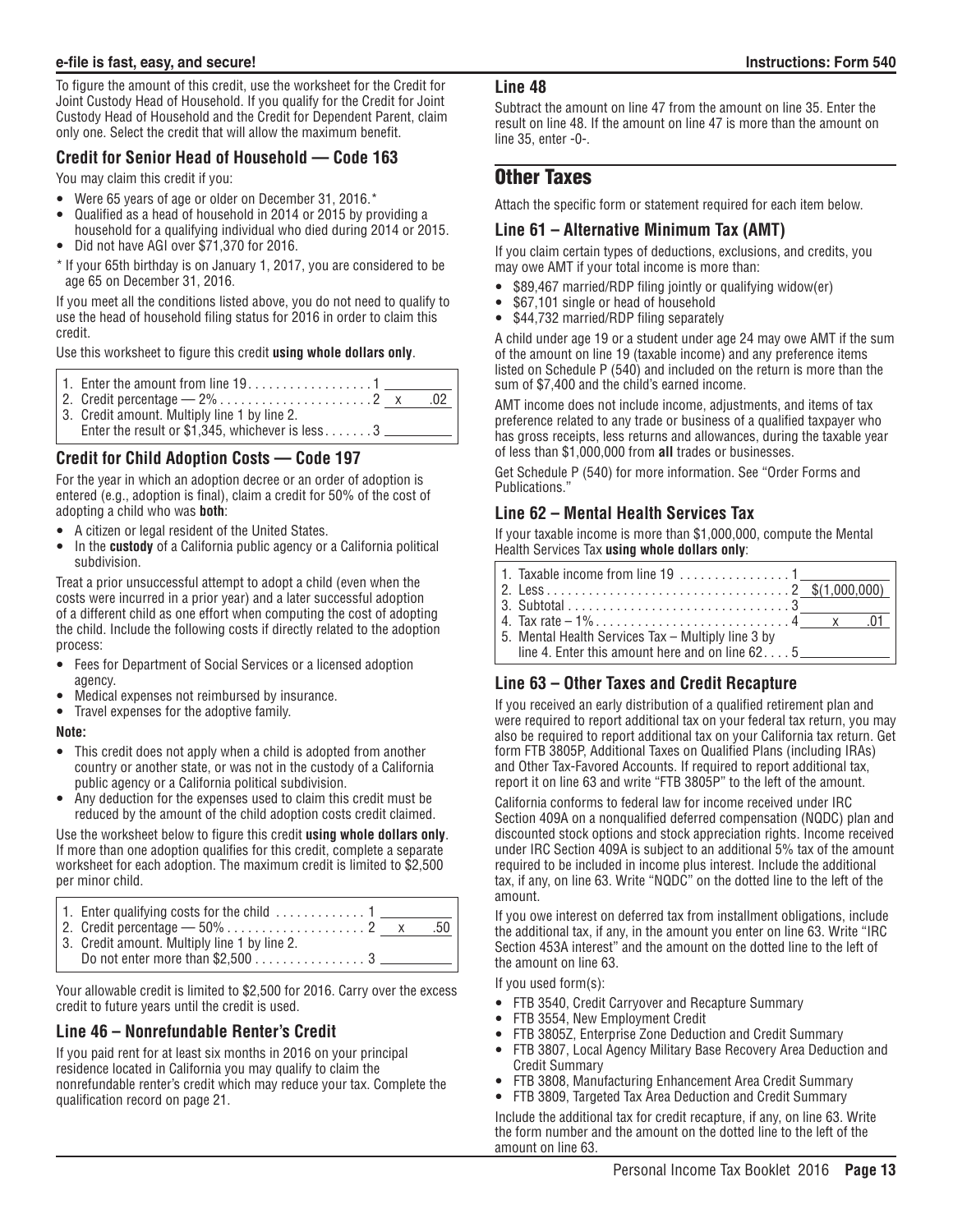## **Payments**

To avoid a delay in the processing of your tax return, enter the correct amounts on line 71 through line 74.

## **Line 71 – California Income Tax Withheld**

Enter the total California income tax withheld from your:

- Form(s) W-2, Wage and Tax Statement, box 17
- Form(s) W-2G, Certain Gambling Winnings, box 15
- Form(s) 1099-DIV, Dividends and Distributions, box 14
- Form(s) 1099-INT, Interest Income, box 17<br>● Form(s) 1099-MISC, Miscellaneous Income
- Form(s) 1099-MISC, Miscellaneous Income, box 16
- Form(s) 1099-OID, Original Issue Discount, box 14
- Form(s) 1099-R, Distributions from Pensions, Annuities, Retirement, or Profit Sharing Plans, IRAs, Insurance Contracts, etc., box 12

Do not include city, local, or county tax withheld, tax withheld by other states, or nonconsenting nonresident (NCNR) member's tax from Schedule K-1 (568), line 15e. Do not include withholding from Forms 592-B, Resident and Nonresident Withholding Tax Statement, or Form 593, Real Estate Withholding Tax Statement, on this line. For more details, see instructions for line 73.

Generally, tax should not be withheld on federal Form 1099-MISC. If you want to pre-pay tax on income reported on federal Form 1099-MISC, use Form 540-ES, Estimated Tax for Individuals.

# **Line 72 – 2016 CA Estimated Tax and Other Payments**

Enter the total of any:

- California estimated tax payments you made using 2016 Form 540-ES, electronic funds withdrawal, Web Pay, or credit card.
- Overpayment from your 2015 California income tax return that you applied to your 2016 estimated tax.
- Payment you sent with form FTB 3519, Payment for Automatic Extension for Individuals.
- California estimated tax payments made on your behalf by an estate, trust, or S corporation on Schedule K-1 (541) or Schedule K-1 (100S).



**Tip** To view payments made or get your current account balance, go to **ftb.ca.gov** and search for **myftb account**.

If you and your spouse/RDP paid joint estimated taxes but are now filing separate income tax returns, either of you may claim the entire amount paid, or each may claim part of the joint estimated tax payments. If you want the estimated tax payments to be divided, notify the FTB before you file the tax returns so the payments can be applied to the proper account. The FTB will accept in writing, any divorce agreement (or court-ordered settlement) or a statement showing the allocation of the payments along with a notarized signature of both taxpayers.

Send statements to:

JOINT ESTIMATED CREDIT ALLOCATION MS F225 TAXPAYER SERVICES CENTER FRANCHISE TAX BOARD PO BOX 942840 SACRAMENTO, CA 94240-0040

If you or your spouse/RDP made separate estimated tax payments, but are now filing a joint income tax return, add the amounts you each paid. Attach a statement to the front of Form 540 explaining that payments were made under both SSNs. If you e-file, attach any requested forms, schedules and according to your software's instructions

You do not have to make estimated tax payments if you are a nonresident or new resident of California in 2017 and did not have a California tax liability in 2016.

## **Line 73 – Withholding (Form 592-B and/or 593)**

Enter the total of California withholding from Form 592-B and Form 593. Attach a copy of Form(s) 593 and 592-B to the lower front of Form 540, Side 1.

If your filing status changed after escrow closed and before filing your California tax return, please contact us at 888.792.4900, prior to filing your California tax return, for instructions on how to claim your withholding credit.

**Caution:** Do not include withholding from federal Form(s) W-2, W-2G, or 1099, or NCNR member's tax from Schedule K-1 (568), line 15e on this line.

## **Line 74 – Excess California SDI (or VPDI) Withheld**

You may claim a credit for excess State Disability Insurance (SDI) or Voluntary Plan Disability Insurance (VPDI) if you meet **all** of the following conditions:

- You had **two or more** California employers during 2016.
- You received more than \$106,742 in gross wages from California sources.
- The amounts of SDI (or VPDI) withheld appear on your Form(s) W-2. Be sure to attach your Form(s) W-2 to the lower front of your Form 540.

If SDI (or VPDI) was withheld from your wages by a single employer, at more than 0.9% of your gross wages, you may not claim excess SDI (or VPDI) on your Form 540. Contact the employer for a refund.

To determine the amount to enter on line 74, complete the Excess SDI (or VPDI) Worksheet below. If married/RDP filing jointly, figure the amount of excess SDI (or VPDI) separately for each spouse/RDP.

#### **Excess SDI (or VPDI) Worksheet Use whole dollars only.**

Follow the instructions below to figure the amount of excess SDI to enter on Form 540, line 74. If you are married/RDP and file a joint return, you must figure the amount of excess SDI (or VPDI) separately for each spouse/RDP.

|      |                                                                                                                                                                             | You | Your<br>Spouse/<br><b>RDP</b> |
|------|-----------------------------------------------------------------------------------------------------------------------------------------------------------------------------|-----|-------------------------------|
| ، 1، | Add amounts of SDI (or VPDI) withheld<br>shown on your Forms W-2.                                                                                                           |     |                               |
|      | 2. 2016 SDI (or VPDI) limit 2 5960.68                                                                                                                                       |     | \$960.68                      |
|      | 3. Excess SDI (or VPDI) withheld.<br>Subtract line 2 from line 1.<br>Enter the results here. Combine the<br>amounts on line 3 and enter<br>the total, in whole dollars only |     |                               |
|      | If zero or less, enter -0- on line 74.                                                                                                                                      |     |                               |

# **Line 75 – Earned Income Tax Credit (EITC)**

Enter your Earned Income Tax Credit from form FTB 3514, California Earned Income Tax Credit.

### **Line 76**

For the Claim of Right credit, follow the reporting instructions in Schedule CA (540), line 41 under the Claim of Right.

**Claim of Right:** If you are claiming the tax credit on your California tax return, include the amount of the credit in the total for this line. Write in "IRC 1341" and the amount of the credit to the left of the amount column.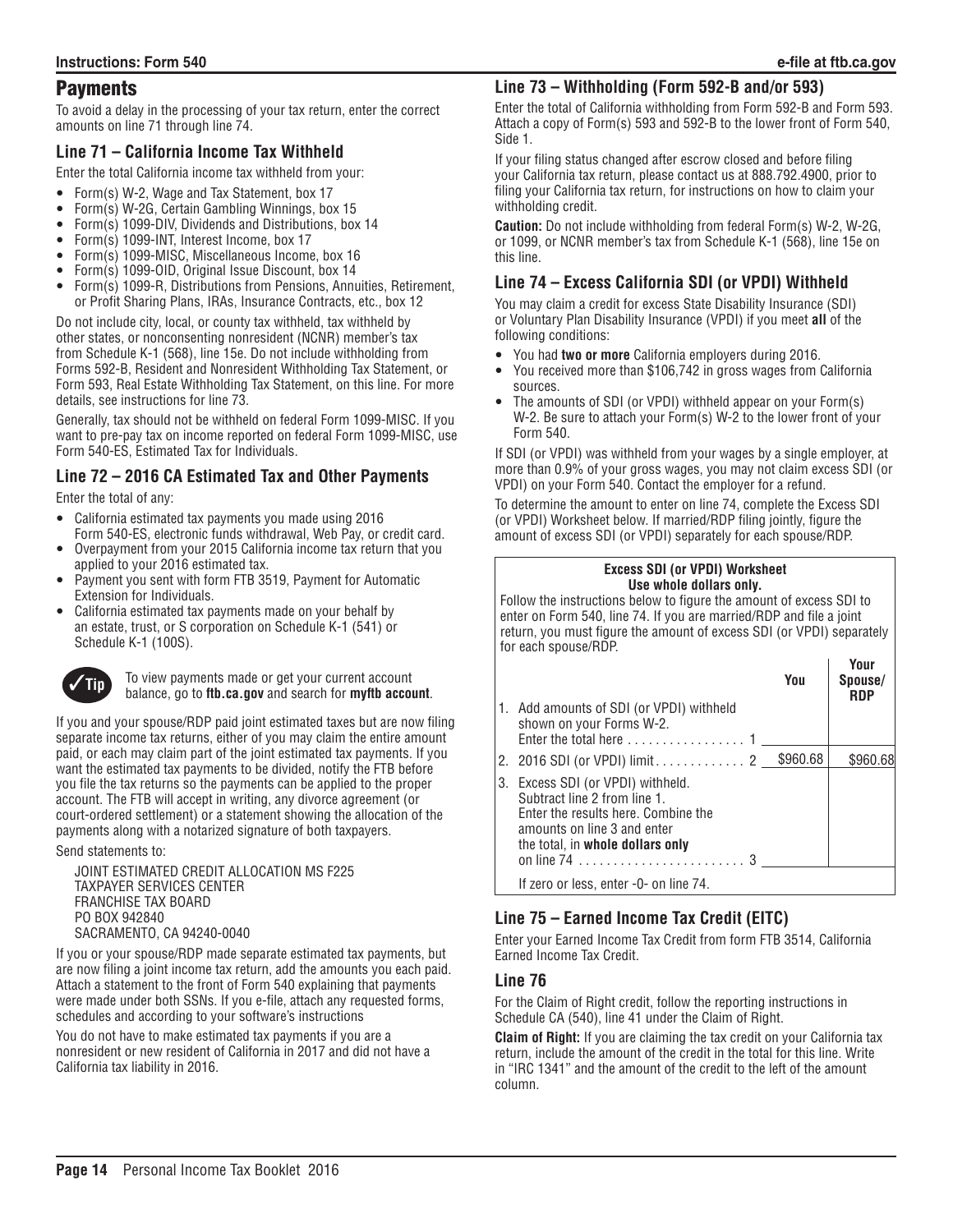To determine if you are entitled to this credit, refer to your prior year California Form 540, Form 540NR (Long or Short), or Schedule CA (540 or 540NR) to verify the amount was included in your CA taxable income. If the amount repaid under a "Claim of Right" was not originally taxed by California, you are not entitled to claim the credit.

# Use Tax

## **Line 91 – Use Tax.**

You may owe use tax if you make purchases from out-of-state retailers (for example, purchases made by telephone, online, by mail, or in person) where sales or use tax was not paid and you use those items in California. If you have questions about whether a purchase is taxable, go to the Board of Equalization's website at boe.ca.gov, or call its Customer Service Center at 1.800.400.7115 or (TTY) 711 (for hearing and speech disabilities).

Some taxpayers are required to report business purchases subject to use tax directly to the Board of Equalization. However, they may report certain personal purchases subject to use tax on the FTB income tax return.

You may not report business purchases subject to use tax on your income tax return if you:

- Have or are required to hold a California seller's permit.
- Receive \$100,000 or more per year in gross receipts from business operations.
- Are otherwise registered or required to be registered with the Board of Equalization to report use tax.

Note: You may not report use tax on your income tax return for certain types of transactions. These types of transactions are described in detail below in the instructions.

The Use Tax Worksheet and Estimated Use Tax Lookup Table will help you determine how much use tax to report. If you owe use tax but you do not report it on your income tax return, you must report and pay the tax to the Board of Equalization. For information on how to report use tax directly to the Board of Equalization, go to their website at **boe.ca.gov** and click on **Find Information About Use Tax** under the heading **How Do I**.

Failure to report and pay timely may result in the assessment of interest, penalties, and fees.

See page 22 for a general explanation of California use tax.

# Use Tax Worksheet

You must use the Use Tax Worksheet to calculate your use tax liability, if any of these apply:

- You prefer to calculate the amount of use tax due based upon your actual purchases subject to use tax, rather than based on an estimate.
- You owe use tax on any item purchased for use in a trade or business and you are not registered or required to be registered with the Board of Equalization to report sales or use tax.
- You owe use tax on purchases of individual items with a purchase price of \$1,000 or more each.

**Example 1:** You purchased a television for \$2,000 from an out-of-state retailer that did not collect tax. You must use the Use Tax Worksheet to calculate the tax due on the price of the television, since the price of the television is \$1,000 or more.

**Example 2:** You purchased a computer monitor for \$300, a rare coin for \$500, and designer clothing for \$250 from out-of-state retailers that did not collect tax. Although the total price of all the items is \$1,050, the price of each item is less than \$1,000. Since none of these individual items are \$1,000 or more, you are not required to use the Use Tax Worksheet and may choose to use the Estimated Use Tax Lookup Table.

If you have a combination of individual non-business items purchased for \$1,000 or more each, and/or items purchased for use in a trade or business in addition to individual, non-business items purchased for less than \$1,000, you may either:

- Use the Use Tax Worksheet to compute use tax due on all purchases, or
- Use the Use Tax Worksheet to compute use tax due on all individual items purchased for \$1,000 or more plus all items purchased for use in a trade or business. Use the Estimated Use Tax Lookup Table to estimate the use tax due on individual, non-business items purchased for less than \$1,000, then add the amounts and report the total use tax on Line 91.

**Example 3:** The total price of the items you purchased from out-of-state retailers that did not collect use tax is \$2,300, which includes a \$1,000 television, a \$900 painting, and a \$400 table for your living room.

- You may choose to calculate the use tax due on the total price of \$2,300 using the Use Tax Worksheet, or
- You may choose to calculate the use tax due on the \$1,000 price of the television using the Use Tax Worksheet and estimate your use tax liability for the painting and table by using the Estimated Use Tax Lookup Table, then add the amounts and report the total use tax on 91.

#### **Use Tax Worksheet (See Instructions Below) Use whole dollars only**

|    | 1. Enter purchases from out-of-state sellers made without<br>payment of California sales/use tax. If you choose to<br>estimate the use tax due on individual, non-business<br>items purchased for less than \$1,000 each, only enter<br>purchases of items with a purchase price of \$1,000 or<br>more plus items purchased for use in a trade or business not |  |
|----|----------------------------------------------------------------------------------------------------------------------------------------------------------------------------------------------------------------------------------------------------------------------------------------------------------------------------------------------------------------|--|
|    | registered with the Board of Equalization. $\dots \dots \dots$<br>.00                                                                                                                                                                                                                                                                                          |  |
|    | 2. Enter the applicable sales and use tax rate $\frac{1}{1}$                                                                                                                                                                                                                                                                                                   |  |
| 3. | Multiply Line 1 by the tax rate on Line 2.<br>Enter result here $\dots\dots\dots\dots\dots\dots\dots\dots\dots$ \$<br>$-.00$                                                                                                                                                                                                                                   |  |
|    | 4. If you choose to estimate the use tax due on individual,<br>non-business items purchased for less than<br>\$1,000 each, enter the use tax amount due from the<br>Estimated Use Tax Lookup Table. If all of your<br>purchases are included in Line 1, enter $-0$ - $\dots$ \$<br>.00                                                                         |  |
|    | 5. Add Lines 3 and 4. This is your total use tax $\dots \dots$<br>.00                                                                                                                                                                                                                                                                                          |  |
| 6. | Enter any sales or use tax you paid to another state for<br>purchases included on Line 1.<br>See worksheet instructions below \$<br>.00                                                                                                                                                                                                                        |  |
|    | 7. Subtract Line 6 from Line 5. This is the total use tax due.<br>Enter the amount due on Line 91. If the amount is less<br>.00<br>than zero, enter $-0$ -\$                                                                                                                                                                                                   |  |

### **Worksheet, Line 1, Purchases Subject to Use Tax**

Report purchases of items that would have been subject to sales tax if purchased from a California retailer unless your receipt shows that California tax was paid directly to the retailer. For example, generally, you would include purchases of clothing, but not exempt purchases of food products or prescription medicine. For more information on nontaxable and exempt purchases, you may visit the Board of Equalization's website at **boe.ca.gov.**

- Include handling charges.
- Do not include any other state's sales or use tax paid on the purchases.
- Enter only purchases made during the year that corresponds with the tax return you are filing.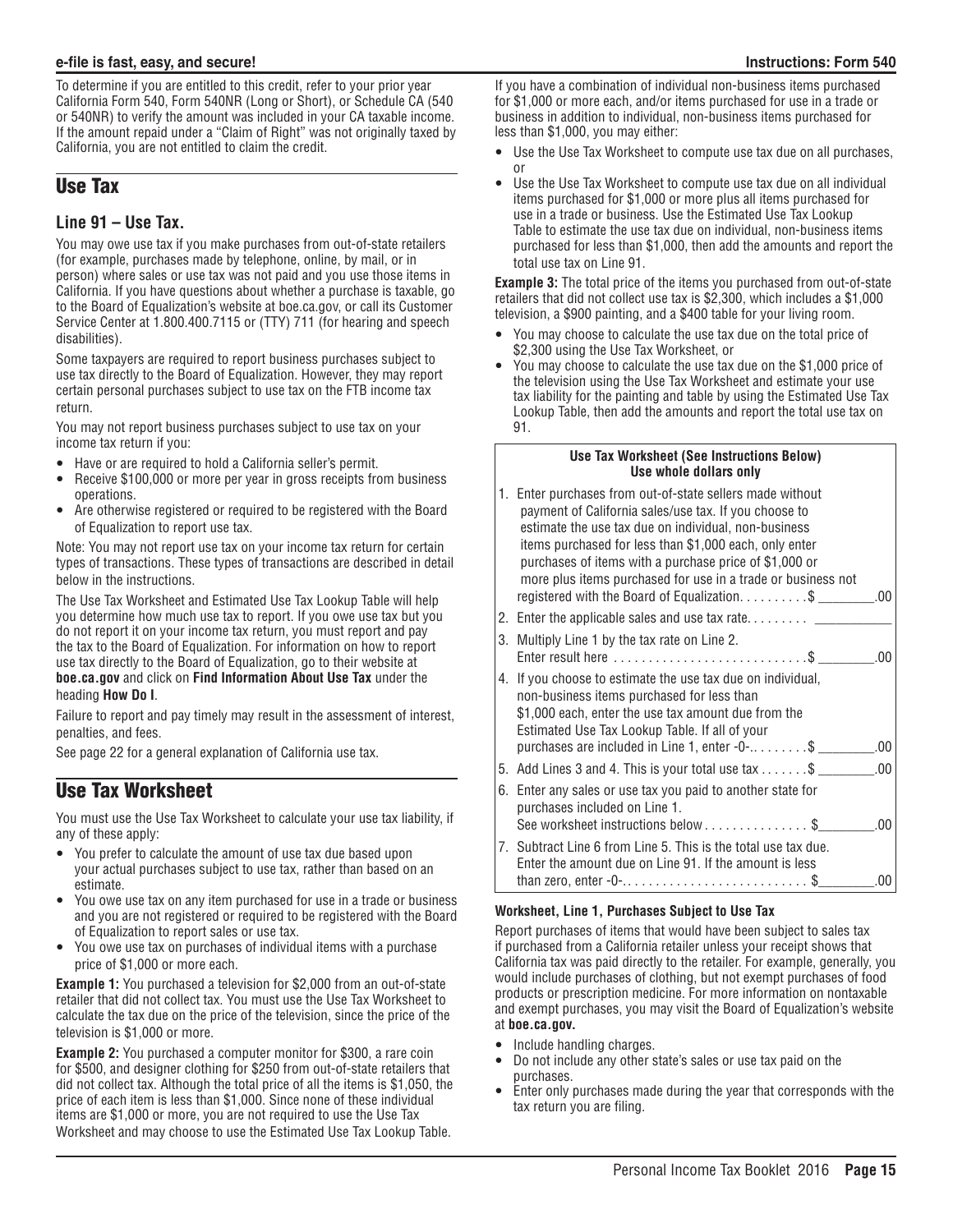#### **Instructions: Form 540 e-file at ftb.ca.gov**

- If you traveled to a foreign country and hand-carried items back to California, generally use tax is due on the purchase price of the goods you listed on your U.S. Customs Declaration less an \$800 perperson exemption. For the hand carried items, you should report the amount of purchases in excess of the \$800 per-person exemption. This \$800 exemption does not apply to goods sent or shipped to California by mail or other common carrier. For goods sent or shipped, you should report the entire amount of the purchases.
- If your filing status is "married/RDP filing separately," you may elect to report one-half of the use tax due or the entire amount on your income tax return. If you elect to report one-half, your spouse/RDP may report the remaining half on his or her income tax return or on the individual use tax return available from the Board of Equalization.

**Note:** You cannot report the following types of purchases on your income tax return.

- y Vehicles, vessels, and trailers that must be registered with the Department of Motor Vehicles.
- Mobile homes or commercial coaches that must be registered annually as required by the Health and Safety Code.
- y Vessels documented with the U.S. Coast Guard.
- Aircraft.
- Rental receipts from leasing machinery, equipment, vehicles, and other tangible personal property to your customers.
- Cigarettes and tobacco products when the purchaser is registered with the Board of Equalization as a cigarette and/or tobacco products consumer.

#### **Worksheet, Line 2, Sales and Use Tax Rate**

Enter the sales and use tax rate applicable to the place in California where the property was used, stored, consumed, or given away. To find your sales and use tax rate using your computer or mobile device, please go to the Board of Equalization's website at **boe.ca.gov**. Look under the heading, **Popular Topics**, then click on **City and County Sales and Use Tax Rates**. You may also call their Customer Service Center at 800.400.7115 or (TTY) 711 (for hearing and speech disabilities).

#### **Worksheet, Line 6, Credit for Tax Paid to Another State**

This is a credit for tax paid to other states on purchases reported on Line 1. You can claim a credit up to the amount of tax that would have been due if the purchase had been made in California. For example, if you paid \$8.00 sales tax to another state for a purchase, and would have paid \$6.00 in California, you can claim a credit of only \$6.00 for that purchase.

## **Estimated Use Tax Lookup Table**

You may use the Estimated Use Tax Lookup Table to estimate and report the use tax due on individual non-business items you purchased for less than \$1,000 each. This option is only available if you are permitted to report use tax on your income tax return and you are not required to use the Use Tax Worksheet to calculate the use tax owed on all your purchases. Simply include the use tax liability that corresponds to your California Adjusted Gross Income (found on Line 17) and enter it on Line 91. You will not be assessed additional use tax on the individual non-business items you purchased for less than \$1,000 each.

You may not use the Estimated Use Tax Lookup Table to estimate and report the use tax due on purchases of items for use in your business or on purchases of individual non-business items you purchased for \$1,000 or more each. See the instructions for the Use Tax Worksheet if you have a combination of purchases of individual non-business items for less than \$1,000 each and purchases of individual non-business items for \$1,000 or more.

|                                                         |    | <b>Adjusted Gross Income (AGI) Range</b> | <b>Use Tax Liability</b> |  |  |  |  |
|---------------------------------------------------------|----|------------------------------------------|--------------------------|--|--|--|--|
| Less Than \$10,000                                      |    |                                          | \$2                      |  |  |  |  |
| \$10.000                                                | to | \$19.999                                 | \$6                      |  |  |  |  |
| \$20,000                                                | to | \$29.999                                 | \$10                     |  |  |  |  |
| \$30,000                                                | to | \$39.999                                 | \$14                     |  |  |  |  |
| \$40.000                                                | to | \$49.999                                 | \$17                     |  |  |  |  |
| \$50.000                                                | to | \$59,999                                 | \$21                     |  |  |  |  |
| \$60,000                                                | to | \$69.999                                 | \$25                     |  |  |  |  |
| \$70,000                                                | to | \$79.999                                 | \$29                     |  |  |  |  |
| \$80,000                                                | to | \$89.999                                 | \$33                     |  |  |  |  |
| \$90,000                                                | to | \$99.999                                 | \$37                     |  |  |  |  |
| \$100.000                                               | to | \$124.999                                | \$44                     |  |  |  |  |
| \$125.000                                               | to | \$149,999                                | \$53                     |  |  |  |  |
| \$150.000                                               | to | \$174.999                                | \$63                     |  |  |  |  |
| \$175.000                                               | to | \$199.999                                | \$73                     |  |  |  |  |
| More than \$199,999 - Multiply AGI by 0.039% (x0.00039) |    |                                          |                          |  |  |  |  |

Enter your use tax liability on Line 4 of the worksheet, or if you are not required to use the worksheet, enter the amount on Line 91 of your income tax return.

# Overpaid Tax or Tax Due

To avoid delay in processing of your tax return, enter the correct amounts on line 94 through line 97.

If you received a refund for 2015, you may receive a federal Form 1099-G. The refund amount reported on your federal Form 1099-G will be different from the amount shown on your tax return if you claimed the refundable California Earned Income Tax Credit. This is because the credit is not part of the refund from withholding or estimated tax payments.

### **Line 94 – Overpaid Tax**

If the amount on line 92 is more than the amount on line 64, your payments and credits are more than your tax. Subtract the amount on line 64 from the amount on line 92. Enter the result on line 94.

### **Line 95 – Amount You Want Applied to Your 2017 Estimated Tax**

Apply all or part of the amount on line 94 to your estimated tax for 2017. Enter on line 95 the amount of line 94 that you want applied to your 2017 estimated tax.

An election to apply an overpayment to estimated tax is binding. Once the election is made, the overpayment cannot be applied to a deficiency after the due date of the tax return.

## **Line 96 – Overpaid Tax Available This Year**

If you entered an amount on line 95, subtract it from the amount on line 94. Enter the result on line 96. Choose to have this entire amount refunded to you or make voluntary contributions from this amount. See "Voluntary Contribution Fund Descriptions" for more information.

### **Line 97 – Tax Due**

If the amount on line 92 is less than the amount on line 64, subtract the amount on line 92 from the amount on line 64. Enter the result on line 97. Your tax is more than your payments and credits.

There is a penalty for not paying enough tax during the year. You may have to pay a penalty if:

- The tax due on line 97 is \$500 or more (\$250 or more if married/RDP filing separately).
- The amount of state income tax withheld on line 71 is less than 90% of the amount of your total tax on line 64.

If this applies to you, see instructions on line 113.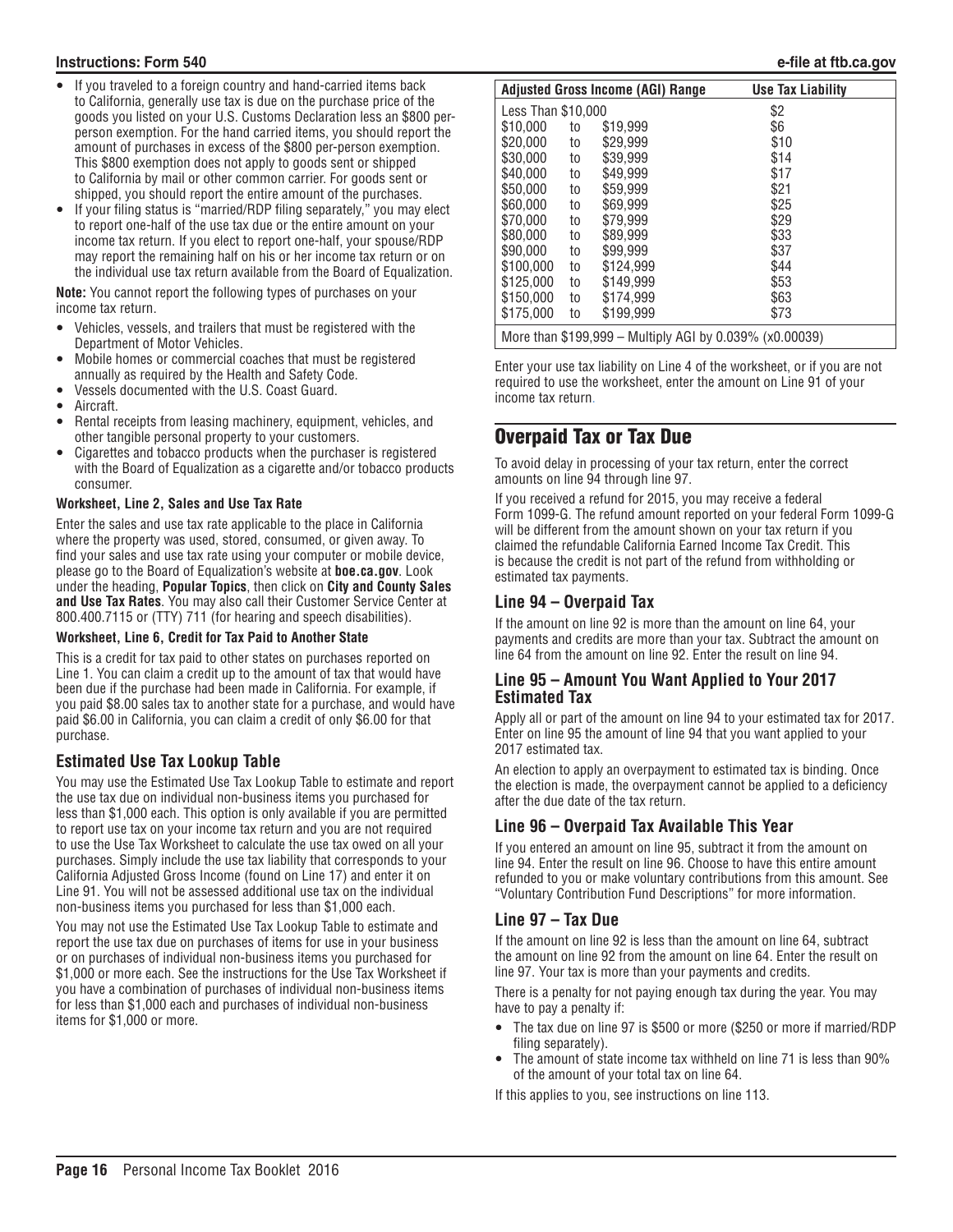Increasing your withholding could eliminate the need to make a large payment with your tax return. To increase your withholding, complete EDD Form DE 4, Employee's Withholding Allowance Certificate, and give it to your employer's appropriate payroll staff. Get this form from your employer or by calling EDD at **888.745.3886**. Download the DE 4 at **edd.ca.gov** or to use the online calculator, go to **ftb.ca.gov** and search for **de 4**.

Form DE 4 specifically adjusts your California state withholding and is not the same as the federal Form W-4, Employee's Withholding Allowance Certificate.

# **Contributions**

You can make voluntary contributions to the funds listed on Side 4. See "Voluntary Contributions Fund Descriptions" for more information.

You may also contribute any amount to the **State Parks Protection Fund/Parks Pass Purchase**. To receive a single annual park pass, your contribution must equal or exceed \$195. When applicable, FTB will forward your name and address from your tax return to the Department of Parks and Recreation (DPR) who will issue a single Vehicle Day Use Annual Pass to you. Only one pass will be provided per tax return. You may contact DPR directly to purchase additional passes. If there is an error on your tax return in the computation of total contributions or if we disallow the contribution you requested because there is no credit available for the tax year, your name and address will **not** be forwarded to DPR. Any contribution less than \$195 will be treated as a voluntary contribution and may be deducted as a charitable contribution. For more information go to **parks.ca.gov/annualpass/** or email info@parks.ca.gov.

# Amount You Owe

Add or subtract correctly to figure the amount you owe.

#### **Line 111 – Amount You Owe**

If you do not have an amount on line 96, add the amount on line 93, line 97, and line 110, if any. Enter the result on line 111.

If you have an amount on line 96 and the amount on line 110 is more than line 96, subtract line 96 from line 110 and enter the difference on line 111.

To avoid a late filing penalty, file your Form 540 by the extended due date even if you cannot pay the amount you owe.

**Mandatory Electronic Payments**. You are required to remit all your payments electronically once you make an estimate or extension payment exceeding \$20,000 or you file an original return with a total tax liability over \$80,000. Once you meet this threshold, all subsequent payments regardless of amount, tax type, or taxable year must be remitted electronically. The first payment that would trigger the mandatory e-pay requirement does not have to be made electronically. Individuals that do not send the payment electronically will be subject to a 1% noncompliance penalty.

You can request a waiver from mandatory e-pay if one or more of the following is true:

- You have not made an estimated tax or extension payment in excess of \$20,000 during the current or previous taxable year.
- y Your total tax liability reported for the previous taxable year did not exceed \$80,000.
- The amount you paid is not representative of your total tax liability.

Electronic payments can be made using Web Pay on FTB's website, electronic funds withdrawal (EFW) as part of the e-file return, or your credit card. For more information or to obtain the waiver form, go to **ftb.ca.gov** and search for **mandatory epay**.

#### **Payment Options**

- **Electronic Funds Withdrawal** Instead of paying by check or money order, use this convenient option if you e-file. Simply provide your bank information, amount you want to pay, and the date you want the balance due to be withdrawn from your account. Your tax preparation software will offer this option.
- Web Pay Pay the amount you owe using our secure online payment service. Go to **ftb.ca.gov** for more information.
- Credit Card Use your Discover, MasterCard, Visa, or American Express card to pay your tax. If you pay by credit card, do not mail form FTB 3519 to us. Call 800.272.9829 or go to the Official Payments Corp. website at **officialpayments.com**, and use the jurisdiction code 1555. Official Payments Corp. charges a convenience fee for using this service.
- **Check or Money Order Using black or blue ink, make your check** or money order payable to the "Franchise Tax Board." **Do not send cash or other items of value** (such as stamps, lottery tickets, foreign currency, and gift cards). Write your SSN or ITIN and "2016 Form 540" as applicable on the check or money order. Enclose, but **do not** staple, your payment with your tax return.

Make all checks or money orders payable in U.S. dollars and drawn against a U.S. financial institution. **Do not** combine your 2016 tax payment and any 2017 estimated tax payment in the same check. Prepare two separate checks and mail each in a separate envelope.

If you e-filed your tax return, mail your check or money order with form FTB 3582, Payment Voucher for Individual e-filed Returns. **Do not** mail a copy of your e-filed tax return.

A penalty may be imposed if your check is returned by your bank for insufficient funds.

**Paying by Credit Card** – Whether you e-file or file by mail, use your Discover, MasterCard, Visa, or American Express card to pay your personal income taxes (tax return balance due, extension payment, estimated tax payment, or tax due with bill notice). **There is a convenience fee for this service.** This fee is paid directly to Official Payments Corp. based on the amount of your tax payment.

#### **Convenience Fee**

- 2.30% of the tax amount charged (rounded to the nearest cent)
- Minimum fee: \$1

#### **Example:**

Tax Payment =  $$753.56$  Convenience Fee =  $$17.33$ 

#### **When will my payments be effective?**

Your payment is effective on the date you charge it.

#### **What if I change my mind?**

If you pay your tax liability by credit card and later reverse the credit card transaction, you may be subject to penalties, interest, and other fees imposed by the FTB for nonpayment or late payment of your tax liability.

#### **How do I use my credit card to pay my income tax bill?**

Once you have determined the type of payment and how much you owe, have the following ready:

- y Your Discover, MasterCard, Visa, or American Express card
- Credit card number
- Expiration date
- Amount you are paying
- Your and your spouse's/RDP's SSN or ITIN
- First 4 letters of your and your spouse's/RDP's last name
- Taxable year
- Home phone number (including area code)
- ZIP Code for address where your monthly credit card bill is sent
- FTB Jurisdiction Code: 1555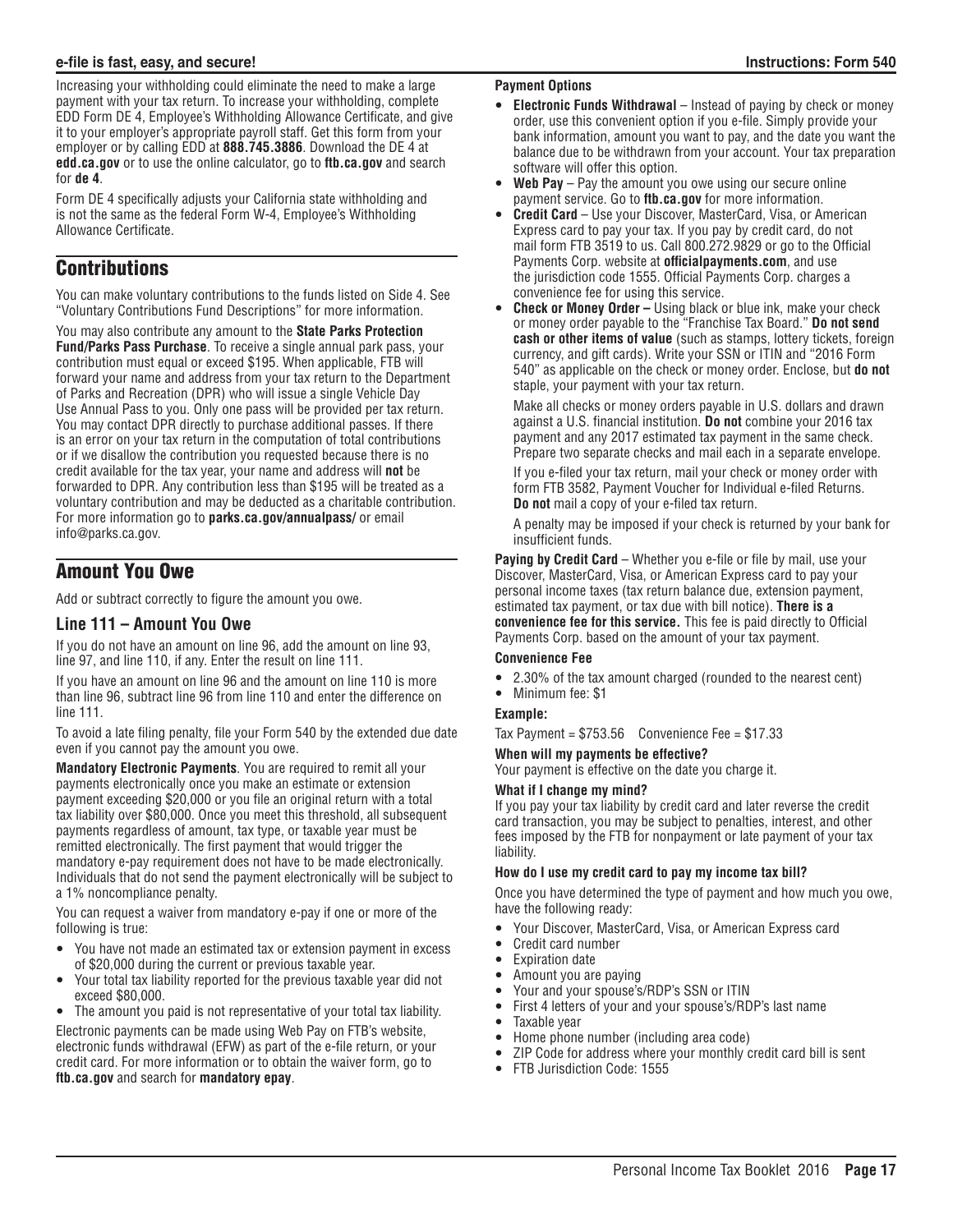Go to the Official Payments Corp. online payment center at **officialpayments.com** or call 800.2PAY.TAX or 800.272.9829 and follow the recorded instructions. Official Payments Corp. provides customer assistance at 877.297.7457 Monday through Friday, 5:00 a.m. to 5:00 p.m. PST.

Payment Date:

Confirmation Number:

If you cannot pay the full amount or can only make a partial payment for the amount shown on Form 540, line 114, see the information regarding Installment Payments.

# Interest and Penalties

If you file your tax return or pay your tax after the due date, you may owe interest and penalties on the tax due.

Do not reduce the amount on line 94 or increase the amount on line 97 by any penalty or interest amounts. Enter on Form 540, line 112 the amount of interest and penalties.

## **Line 112 – Interest and Penalties**

**Interest.** Interest will be charged on any late filing or late payment penalty from the original due date of the return to the date paid. In addition, if other penalties are not paid within **15** days, interest will be charged from the date of the billing notice until the date of payment. Interest compounds daily and the interest rate is adjusted twice a year. The FTB website has a chart of interest rates in effect since 1976. Go to **ftb.ca.gov** and search for **interest rates**.

**Late Filing of Tax Return.** If you do not file your tax return by October 16, 2017, you will incur a late filing penalty plus interest from the original due date of the tax return. The maximum total penalty is 25% of the tax not paid if the tax return is filed after October 16, 2017. The minimum penalty for filing a tax return more than 60 days late is \$135 or 100% of the balance due, whichever is less.

**Late Payment of Tax.** If you fail to pay your total tax liability by April 18, 2017, you will incur a late payment penalty plus interest. The penalty is 5% of the tax not paid when due plus 1/2% for each month, or part of a month, the tax remains unpaid. We may waive the late payment penalty based on reasonable cause. Reasonable cause is presumed when 90% of the tax shown on the return is paid by the original due date of the return. However, the imposition of interest is mandatory. If, after April 18, 2017, you find that your estimate of tax due was too low, pay the additional tax as soon as possible to avoid or minimize further accumulation of penalties and interest.

**Penalties.** To avoid late payment penalties for use tax, you must report and pay the use tax with a timely filed income tax return, or California Individual Use Tax return.

**Other Penalties.** We may impose other penalties if a payment is returned for insufficient funds. We may also impose penalties for negligence, substantial understatement of tax, and fraud.

## **Line 113 – Underpayment of Estimated Tax**

You may be subject to an estimated tax penalty if any of the following is true:

- Your withholding and credits are less than 90% of your current tax year liability.
- Your withholding and credits are less than 100% of your prior year tax liability (110% if AGI is more than \$150,000 or \$75,000 if married/RDP filing separately).
- You did not pay enough through withholding to keep the amount you owe with your tax return under \$500 (\$250 if married/RDP filing separately).

The FTB can figure the penalty for you when you file your tax return and send you a bill.

Is line 97 less than \$500 (\$250 if married/RDP filing separately)?

**Yes Stop.** You are not subject to an estimated payment penalty.

**No** Continue. You may be subject to an estimated payment penalty. Is line 97 less than 10% of the amount on line 48? Form 540 filers: this

excludes the tax on lump-sum distributions on Form 540, line 34.

- **Yes Stop.** You are not subject to an estimated payment penalty.
- **No** You may be subject to an estimated payment penalty; get form FTB 5805, Underpayment of Estimated Tax by Individuals and Fiduciaries (or form FTB 5805F, Underpayment of Estimated Tax by Farmers and Fishermen).

The underpayment of estimated tax penalty shall not apply to the extent the underpayment of an installment was created or increased by any provision of law that is chaptered during and operative for the taxable year of the underpayment. To request a waiver of the underpayment of estimated tax penalty, get form FTB 5805 or form FTB 5805F. See "Where To Get Income Tax Forms and Publications."

If you complete one of these forms, attach it to the back of your Form 540. Enter the amount of the penalty on line 113 and check the correct box on line 113. Complete and attach the form if you claim a waiver, use the annualized income installment method, or pay tax according to the schedule for farmers and fishermen, even if you do not owe a penalty.

See "Important Dates" for more information on estimated tax payments and how to avoid the underpayment penalty.

See the instructions for Form 540, line 114 for information about figuring your payment, if any.

## **Line 114 – Total Amount Due**

Is there an amount on line 111?

- **Yes** Add line 111, line 112, and line 113. Enter the result on line 114. For payment options, see line 111 instructions.
- **No** Go to line 115.

Make all checks or money orders payable in U.S. dollars and drawn against a U.S. financial institution.

# Refund or No Amount Due

### **Line 115 – Refund or No Amount Due**

Did you report amounts on line 110, line 112, or line 113?

- **No** Enter the amount from line 96 on line 115. This is your refund amount. If it is less than \$1, attach a written statement to your Form 540 requesting the refund.
- **Yes** Combine the amounts from line 110, line 112, and line 113. If the result is:
	- Less than line 96, subtract the sum of line 110, line 112, and line 113 from line 96 and enter on line 115. This is your refund amount.
	- More than line 96, subtract line 96 from the sum of line 110, line 112, and line 113 and enter the result on line 114. This is your total amount due. For payment options, see line 111 instructions.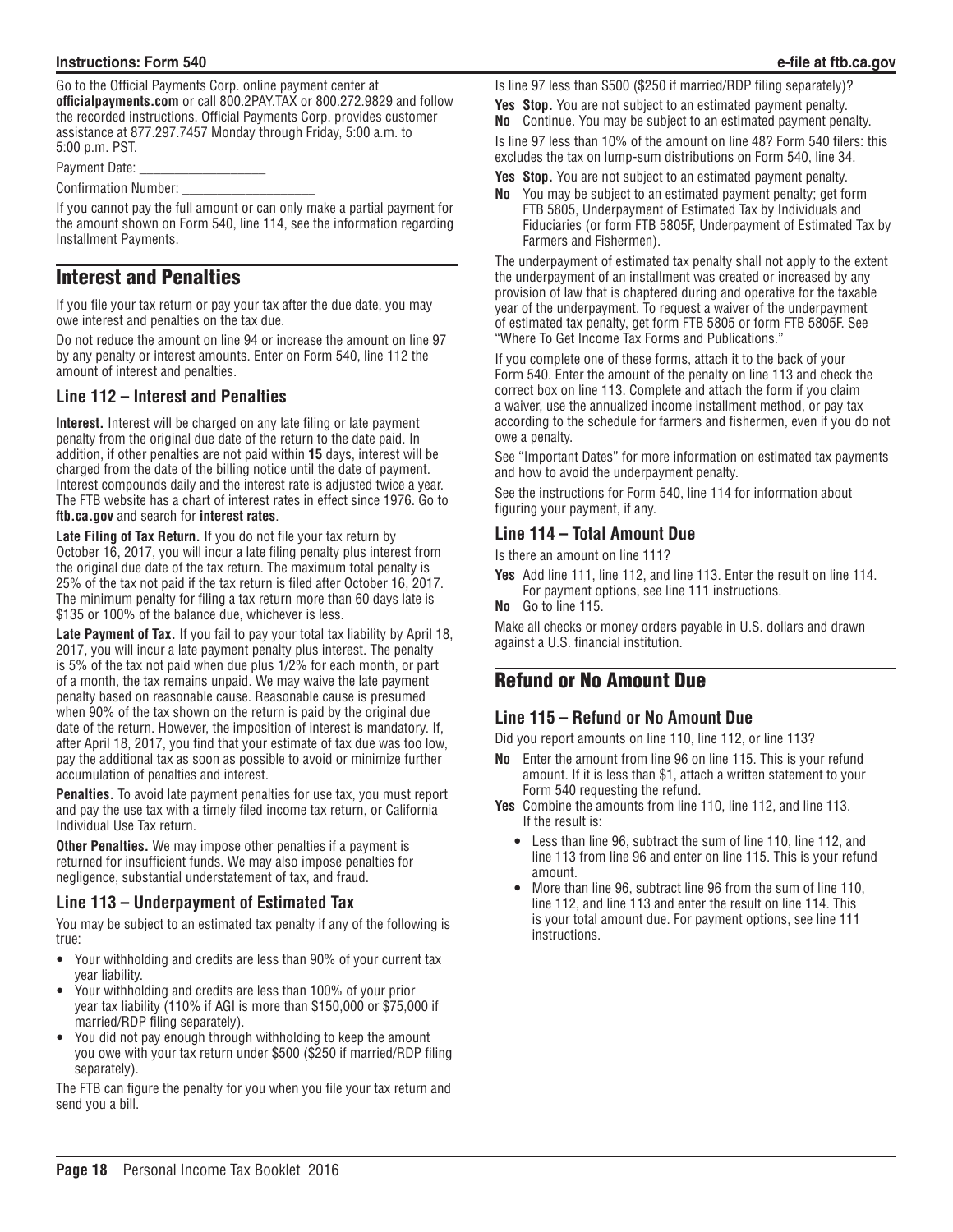# Direct Deposit (Refund Only)

## **Line 116 and Line 117 – Direct Deposit of Refund**

Direct deposit is safe and convenient. To have your refund directly deposited into your bank account, fill in the account information on line 116 and line 117. Fill in the routing and account numbers and indicate the account type. Verify routing and account numbers with your financial institution. **Do not** attach a voided check or deposit slip. See the illustration below.

Individual taxpayers may request that their refund be electronically deposited into more than one checking or savings account. This allows more options for managing your refund. For example, you can request part of your refund go to your checking account to use now and the rest to your savings account to save for later.

The routing number must be nine digits. The first two digits must be 01 through 12 or 21 through 32. On the sample check, the routing number is 250250025. The account number can be up to 17 characters and can include numbers and letters. Include hyphens but omit spaces and special symbols. On the sample check, the account number is 202020.

Check the appropriate box for the type of account. Do not check more than one box for each line.

Enter the portion of your refund you want directly deposited into each account. Each deposit must be at least \$1. The total of line 116 and line 117 must equal the total amount of your refund on line 115. If line 116 and line 117 do not equal line 115, the FTB will issue a paper check.

**Caution:** Check with your financial institution to make sure your deposit will be accepted and to get the correct routing and account numbers. The FTB is not responsible for a lost refund due to incorrect account information entered by you or your representative.

Some financial institutions will not allow a joint refund to be deposited to an individual account. If the direct deposit is rejected, the FTB will issue a paper check.



**Direct Deposit for ScholarShare 529 College Savings Plans –** If you have a ScholarShare 529 College Savings Plan account maintained by the ScholarShare Investment Board, you may have your refund directly deposited to your ScholarShare account.

Fill in the routing number, account type and account number. To obtain the nine-digit routing number go to **scholarshare.com** or call 800.544.5248. Check "Checking" as type of account. Enter your complete account number that includes (1) the "CA" prefix, (2) your four-digit investment portfolio number, and (3) your ScholarShare account number (for account numbers less than 11 digits, add leading zeros).



# Sign Your Tax Return

You must sign your tax return in the space provided on Form 540, Side 5. If you file a joint tax return, your spouse/RDP must also sign it.

Include your preferred phone number and email address in case the FTB needs to contact you regarding your tax return. By providing this information the FTB will be able to provide you better customer service.

**Joint Tax Return.** If you file a joint tax return, both you and your spouse/RDP are generally responsible for the tax and any interest or penalties due on the tax return. This means that if one spouse/RDP does not pay the tax due, the other may be liable. See "Innocent Joint Filer Relief."

**Paid Preparer's Information.** If you pay a person to prepare your Form 540, that person signs and completes the area at the bottom of Side 5 including an identification number. The IRS requires a paid tax preparer to get and use a preparer tax identification number (PTIN). If the preparer has a federal employer identification number (FEIN), it should be entered only in the space provided. A paid preparer must give you a copy of your tax return to keep for your records.

**Third Party Designee.** If you want to allow your preparer, a friend, family member, or any other person you choose to discuss your 2016 tax return with the FTB, check the "Yes" box in the signature area of your tax return. Also print the designee's name and telephone number.

If you check the "Yes" box you, and your spouse/RDP, if filing a joint tax return, are authorizing the FTB to call the designee to answer any questions that may arise during the processing of your tax return. You are also authorizing the designee to:

- Give the FTB any information that is missing from your tax return.
- Call the FTB for information about the processing of your tax return or the status of your refund or payments.
- Receive copies of notices or transcripts related to your tax return, upon request.
- Respond to certain FTB notices about math errors, offsets, and tax return preparation.

You are not authorizing the designee to receive any refund check, bind you to anything (including any additional tax liability), or otherwise represent you before the FTB. If you want to expand or change the designee's authorization, go to **ftb.ca.gov** and search for **poa**.

The authorization will automatically end no later than the due date (without regard to extensions) for filing your 2017 tax return. This is April 15, 2018, for most people. If you wish to revoke the authorization before it ends, notify us by telephone at 800.852.5711 or by writing to Franchise Tax Board, PO Box 942840, Sacramento, CA 94240-0040, include your name, SSN, and the designee's name.

**Power of Attorney.** If another person prepared your tax return, he or she is not automatically granted access to your tax information in future dealings with us. At some point, you may wish to designate someone to act on your behalf in matters related or unrelated to this tax return (e.g., an audit examination). To protect your privacy, you must submit to us a legal document called a "Power of Attorney" (POA) authorizing another person to discuss or receive personal information about your income tax records.

For more information, go to **ftb.ca.gov** and search for **poa**.